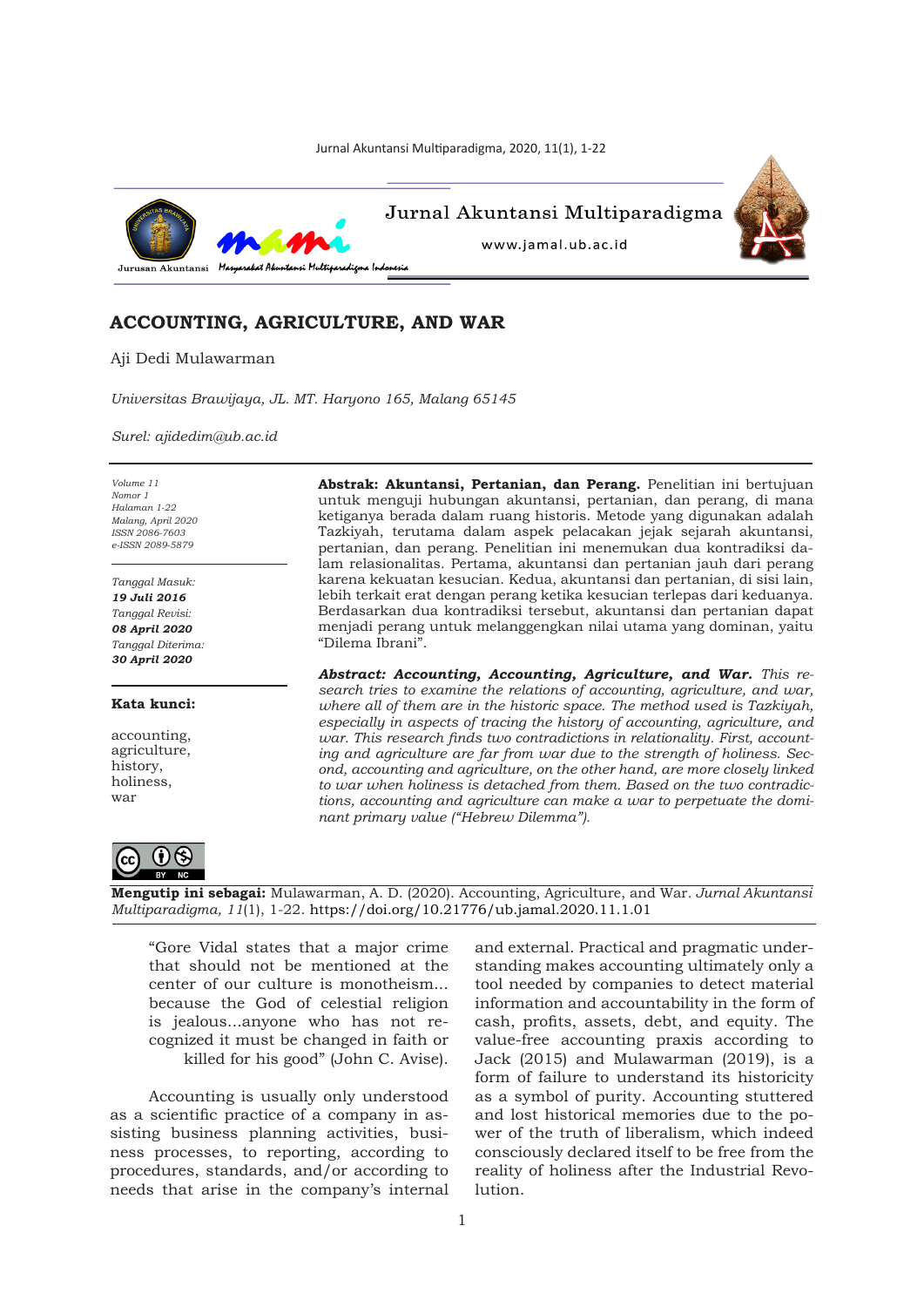## 2*Jurnal Akuntansi Multiparadigma, Volume 11, Nomor 1, April 2020, Hlm 1-22*

The Industrial Revolution in Europe was the initial entry point for the deprivation of accounting and agriculture from purity and religiosity to be capitalistic-faced and massive growth-oriented to ensure the benefits of an industrial investment process laden with machine efficiency and quantification of production (Ellinger, 2012; Müller, 2014; Ndemewah, 2019; Vinnari & Laine, 2017). The intertwining of materialization, as well as the decentralization of accounting and agriculture in the Industrial Revolution era, is the main characteristic of secularism, which is the center of ideology forming its ideological ideology in the realm of economy and business, namely capitalism. The industrial revolution became an antithetical milestone in the civilization movement in which accounting and agriculture began and developed.

If we pull further back, around 9,000 BC, when humans develop the agricultural sector and are no longer dependent on the hunting procession and begin to leave the cave, then we can see how they develop new myths and rituals based on soil fertility as a new religious reflection. Plowing the fields and fields is a new rite to replace the tradition of hunting, a fertile Earth took over the position of animal power. After that, the religious traditions moved increasingly religiously, where the One God was the pinnacle of religiosity. The path then reverses direction. Religion began to be rationally questioned when a new religion emerged, the religion of modernity, namely precise science (Ihsan et al., 2016; Liyanarachchi, 2015).

To affirm the power of scientific science with the spirit of secular liberalism and capitalism, it is in economic interests, business in which accounting is an essential tool for waging war (see Lehman et al., 2018; Pinto & West, 2017). The intertwining of accounting, agriculture, the industrial revolution, scientific revolution, and war is indeed fascinating to explore further.

Based on these arguments, this article seeks to investigate how hard accounting and agriculture are used to bring about an endless war. In addition, this article also seeks to explore when accounting, agriculture and war have become very powerful in various parts of the world. This is the form of accounting research in the spirit of civilization.

#### **METHOD**

This research uses *Tazkiyah* (purification) as a method to detect the historical chronology of why war is so closely interacted and connected with the journey of accounting and agriculture. Tracking of this element becomes very important because accounting and agriculture are a unity which currently gives rise to a paradox (Macve, 2015). According to Mulawarman (2019), to be able to construct agricultural accounting following substantive values of sanctity, *Tazkiyah* (purification) is needed continuously. The *Tazkiyah* methodology has two main steps. First, a historical study in which holiness and religiosity become values to explain how agricultural accounting exists and disappears because of the power of certain ideologies. Second, the formulation of the *Tazkiyah* as a methodological solution of agricultural accounting restores the sanctity and religiosity inherent in it.

This research only uses the first step, which is a historical study of why wars occur in the span of human history by strengthening the relations of holiness, namely accounting and agriculture. Based on such a framework, it will be traced whether the holistic relationality exists in the niche and the entire war agenda that arises, or vice versa. Holiness has been consciously and deliberately released for the sake of the accumulation of power and wealth.

## **RESULT AND DISCUSSION**

**The historicity of purity accounting and agriculture.** The statements of Amstrong (2016) and Mulawarman (2016) are interesting to explore, especially regarding the position and strata of agriculture, which are very sacred and in which accounting is an inseparable part. The battle of the human child in the world space, according to him, begins with the fact that it is not the Original Sin that occurred but the Covering of Blood of Agriculture, which is the basis of the empire of Western Civilization in the wrapping of Jewish power today.

Prehistoric times for them at first still had religious values when Yahweh (or called God in the Islamic tradition) cursed Kain (in the Islamic tradition called Qabil) the Farmer. The Farmer in wading through space and time has a rationality and mathematical frame of mind along with his rationality that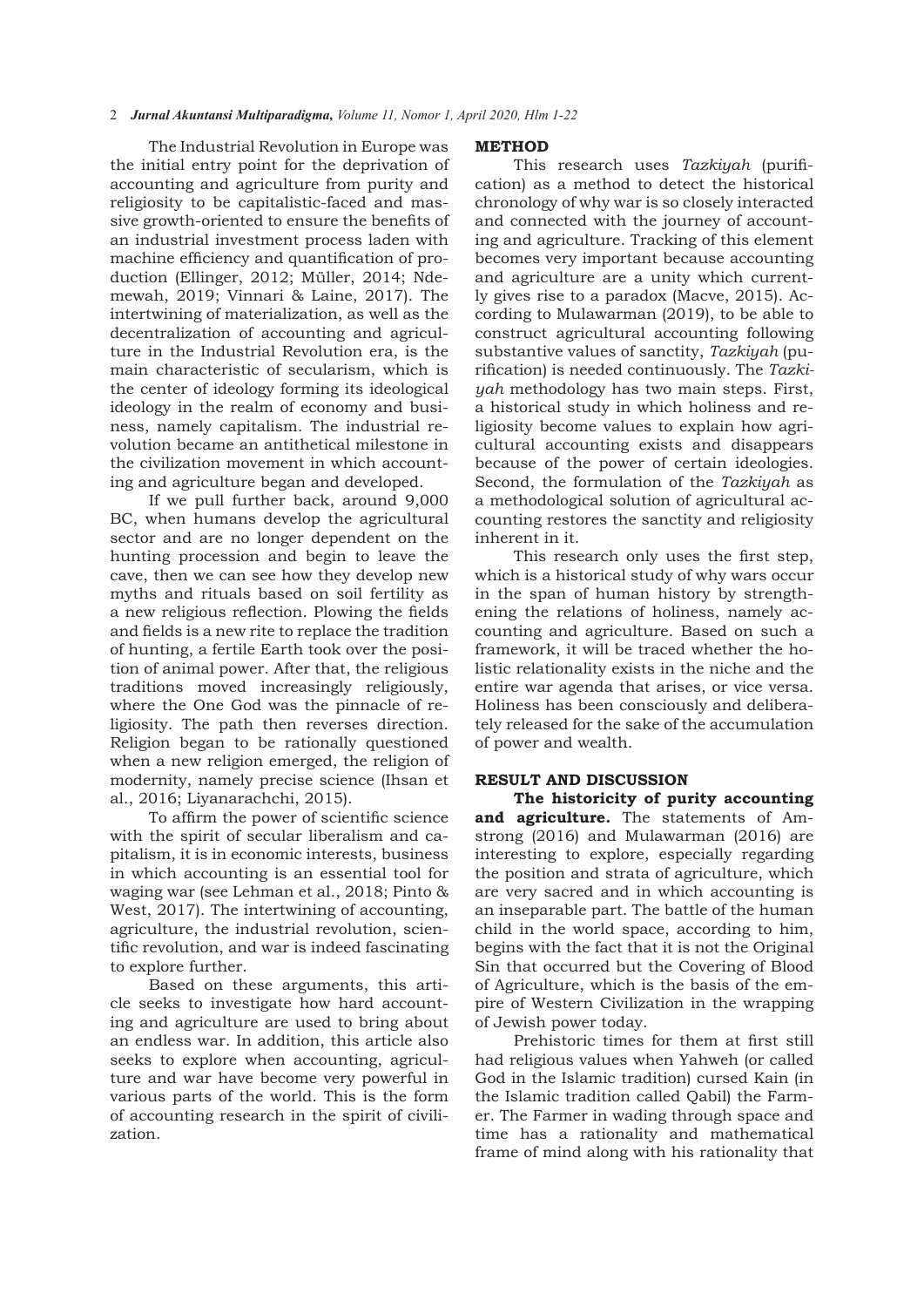builds the reflexive logic of the struggle for love to shed the first blood on earth, in the form of the blood flow of his sibling, Habil, the Shepherd, son of Adam and Eve. A couple from Heaven who are forced to work hard to become farmers on earth due to the Fall of Heaven.

History is clad in quantitative mathematical algorithmic processes of the reality that accounting begins to be uprooted from its sacred values, where Qabil, the wanderer and builder of the first city in the world, an agrarian city free of logic, along with his descendants Tubal, the blacksmith, the creator of the earliest weapon of war. After that wandering, betrayal, scorched earth, expulsion, murder, slaughter, intertwining with repentance, love, monotheism, fraternity, and justice never fought each other fighting over the souls and the history of the Jews, where the agricultural revolution will eventually enter the industrial revolution is a historical necessity (Armstrong 2016; Choudhury, 2010).

The historical phases show warfare and dissension towards the overthrow of civilizations based on the power of Purity and Religion (Islam, Christianity, Judaism, Hinduism, Buddhism, Confucianism and all religions that are oriented to holiness and religiosity) in the space of the sustainability of the universe through agricultural activity as central to life, towards the dawn of a new religion without God, religion with humans as its Lord. West, as the Main Emperor, armed with power for war for the sake of "survival of the fittest" as the central, namely trade, science, and technology. The evolution of history in the style of social Darwinism towards Human God or homo deus can only take place if accounting, as "only an instrument" of civilization, is released from its leading spirit. Namely, God and agriculture, replaced by a new spirit, namely Man and Industry. In this space, agricultural accounting has evolved into a profane process.

As is known and become the agreement of historians, human civilization first appeared during the era of Ancient Mesopotamian Civilization. Ancient Mesopotamia is also considered to be the first civilization where sedentary agriculture is considered the key to the First Civilization. This means that the existence of agriculture also measures civilization as the basis of the progress of human civilization. In addition to agriculture, accounting and writing are also one of

### *Mulawarman, Accounting, Agriculture, and War...* 3

the symbols. Ancient Mesopotamia is a civilization that is considered the oldest because it has two main symbols, namely agriculture, and accounting, as an initial writing representation (Mouck 2004; Macve, 2015). At that time, ancient agricultural systems were discovered, early primitive writings, as well as city buildings, political, artistic, economic, and religious activities that were the main features of society, were called civilizations. The writings that first appeared in primitive human civilization also functioned to do accounting records that had complex social, cultural, political, religious, and economic values on agricultural engineering. A more in-depth study of the form of accounting of the complexity of embodied values in agricultural activities in Ancient Mesopotamia was written by Mouck (2004) which explains:

> "The milling of grain, the production of bread, beer, and other food items were made possible, of course, by the agricultural activities of Mesopotamian farmers. Moreover, here too, there is evidence that budgeting and production planning and other terms of management control had achieved a rather sophisticated form by the middle of the 3rd millennium. Clay tablets include reports and budgetary-type information concerning the amount of grain to be set aside for seeding...Accounting for sheep, goats, cattle, and other domesticated animals were even more detailed" (Mouck, 2004:114).

The form of accounting records that emerged in the past 5,000 years, according to Mouck (2004), is the result of a meeting between mythical culture and the origin of human writing. Accounting practice for him played a vital role in the development of written culture, and the use of new accounting techniques was a pioneer in the instrumentalization of contemporary cognitive buildings. The origin of humans writing in the days of ancient Mesopotamia also arises because of the need for recording "agricultural surplus" in the form of a token accounting system (Macve, 2015). The token accounting system is carried out by an administrator called *Kushim,* to record accounting in the form of primitive forms of cost accounting.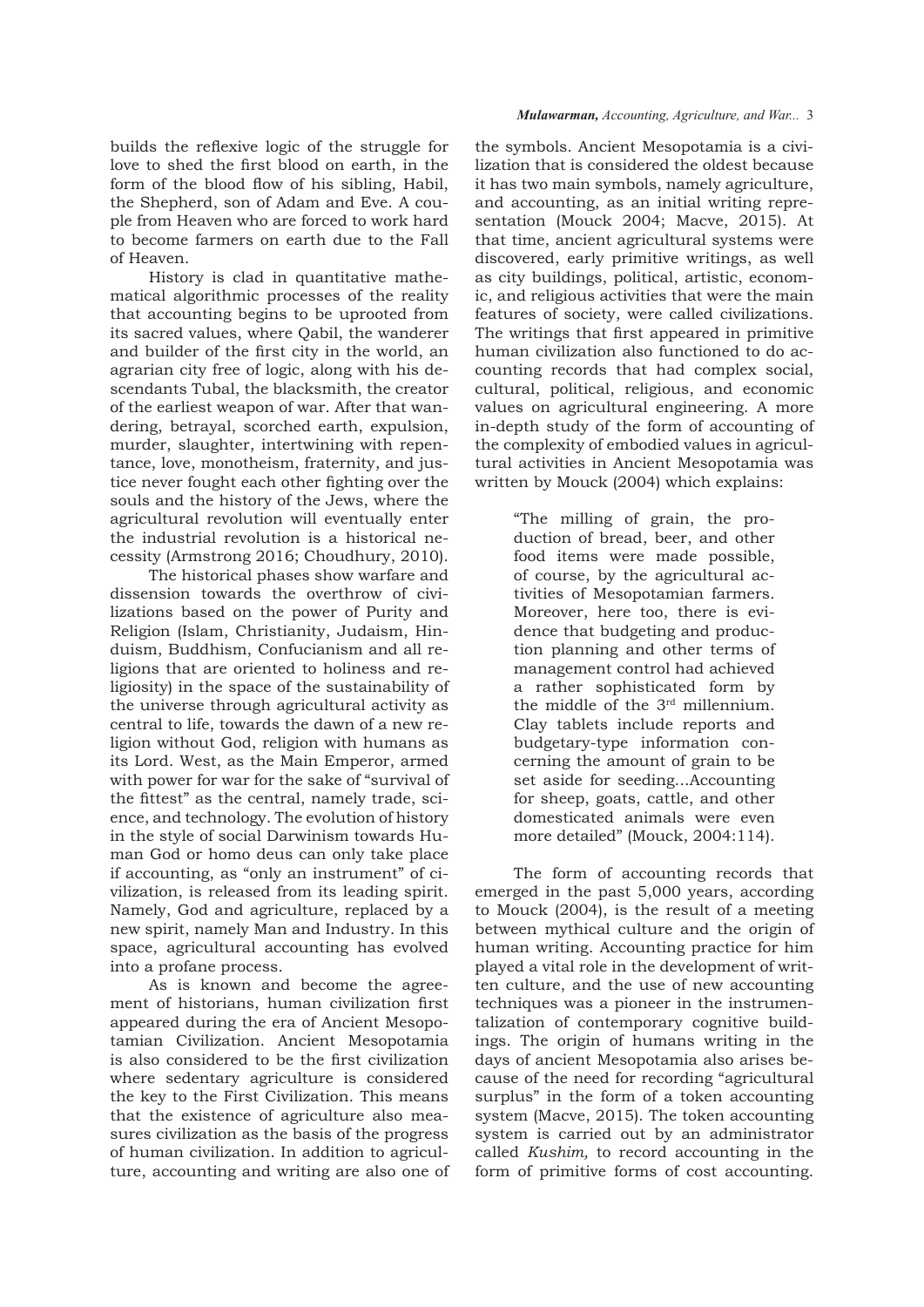Forms of cost accounting for the time were carried out by farmers (Mesopotamian farmers) ranging from the activities of production, storage, distribution, and use of wheat to the activities of processing technology for agricultural products such as making bread, drinks, and others (see also Macve, 2015). Also, it records the maintenance of sheep, goats, cattle, and other livestock until the processing technology activities of livestock products such as cheese, milk, milk fat, even the supply of fodder, and others. All of these agricultural activities were recorded by *Kushim* on memory devices in the form of clay tablets.

Agricultural civilization spread throughout the world to replace the activities of human hunter-gatherers. Indonesia, for one, can observe its accounting and agricultural praxis as a center of civilization. King Mulawarman in the Kutai Kingdom, Purnawarman in Tarumanegara, Syailendra in Central Java, even Mataram, Kediri, Singosari, Majapahit, and the entire archipelago civilization based agricultural activities in which accounting was the key to social, economic and political progress (see for example Budiasih, 2014; Lutfillah, 2014; Mulawarman, 2016).

History continues, until it reaches its peak, the unity of numbers and holiness can be seen in the golden period of the Islamic Civilization. If we explore further in the context of modeling the history of Ibn Khaldun's sacred truth movement, the process of civilization development (*umran*), can be seen from the emergence of accounting, numbers, and agriculture. The argument before the engineering model and accounting records based on double bookkeeping using Hindu Arabic numerals, which forms the basis for recording the modern accounting world today, also confirms the close relationship between Accounting and Agriculture.

The keyword for the occurrence of Arabic Hindu numerals that was first discovered by Al-Khawarizmi was the linkage of the purity of real numbers (1-9) with Divine numbers (0), and with that, the Arabic Hindu numbers became the most historical phenomena to change the face of science-technology. The accounting will be relative without the number 0, and vice versa. Science and technology, however, would not have become a revolutionary movement without the interwoven material and the sacred.

Al-Khawarizmi or Muhammad ibn Musa, the inventor of Arabic Hindu figures, Algebra and Algorithms, was born around 780 in Khwārizm (now Khiva, Uzbekistan) and died around 850/863 in Baghdad. He understands the numbers 1,2,3,4,5,6,7,8,9,0, not just a material-physical mathematical number as we understand it now. His book on Calculations with Hindu numerals (beginning to be written in 824) has succeeded in diffusing the sacred "0" Indian numerals (symbols of nothingness, *moksa*, towards Divine immortality) in the Arabic numerical system. His contribution not only had a significant impact on mathematics but also in language. The word algebra comes from the word *al-Jabr*, one of two operations in mathematics to complete quadratic notation, which is listed in his book (Parshall, 2017; Zaelani, 2015).

The word algorithm and algorithm are taken from the word algorithm, Latinization, from its name. His name is also absorbed in Spanish, *guarismo,* and in Portuguese, *algarismo* means digit. Algorithms have become the leading guide to the most modern mathematics in his era to the present, the period called Industrial Revolution 4.0, including being the center of machine language and computing, such as HTML, scripts, the internet, and almost all key technologies today.

Algebra and Algorithms initially had very Divine core values, referring to the numerical nature of the teachers and the references to the early mathematicians of the prophetic period called the *Ikhwan al-Safa. Ikhwan al-Safa* deeply understands numbers, always side by side with both material and metaphysical aspects (holy/sacred/ Divine). The number 1, for example, does not only reflect material, but it is metaphysical, number 1 is the beginning, first as *Alif*, is the top of the letter that reflects God itself (Parshall, 2017; Zaelani, 2015).

Choudhury (2010) and Mahomedy (2013) have an important argument for mathematical numerical metaphysics for Muslim scientists and thinkers as a gateway that leads from sensible (senses) to the intelligible world (understanding), the world ladder of change, and the archetype of heaven. Unity is an abstraction from a human point of view, although in itself is a concrete reality. Concerning the world of the senses, mathematics is also similar to abstraction,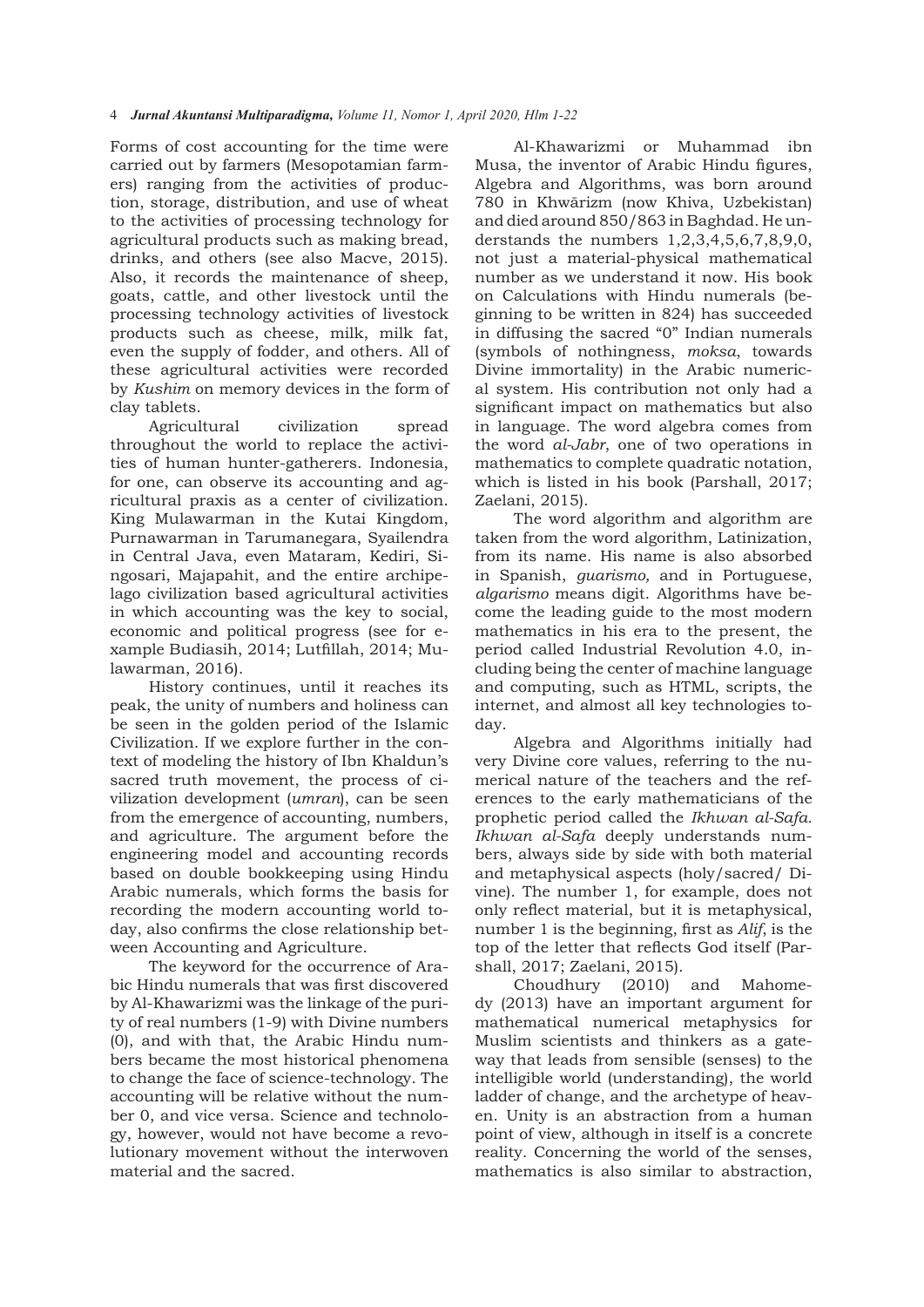but considered from the perspective of an understandable world, a world of Platonic ideas, a guide to the essence of eternal reality, where the reality within itself is indeed concrete. All numbers come from unity as well as all multiplicity comes from the Creator, the One. The numbers and their appearance in Pythagoras's sense are not only material but also contain ontological aspects of Unity, not only as a pure quantity but a space for the expression of Unity in Multiplicity. Because of this, many Muslim thinkers are always interested in mathematics, as well as Islamic art.

Based on the monumental findings of Al-Khawarizmi and subsequent Muslim scientists, who relate the purity of material reality, Unity in Multiplicity was until it entered the Western enlightenment. Initially, the Western Enlightenment was able to interact with the substance of the unity of holiness. But, in its later journey, with the stronger side of Humanity rather than the Godhead,

a crossroads began to emerge, a century of Secularism began to emerge as a representation of a new civilization. Accounting as a representation of civilization and a keyword for the development of capitalism became a stronghold of dominant evolutionism based on Protestant Christianity and/or Judaism in the West (Kapeliushnikov, 2018; McPhail & Cordery, 2019).

Attack on God and massive religion and enter in open social spaces, no longer in philosophical chambers or limited discourse. Distrust of religion, unrelenting feuds between religious groups and other religions, including frictions of internal religious schools, which in the end resulted in bloodshed, eviction, penises, racial-based racial attacks, to the disappearance of ethnic groups through endless war has made the spirit of the scientists and the torchbearers of the enlightenment based on the industrial revolution.



**Figure 1. Evolution of Accounting, Agriculture, Religion, Spirituality, and Technology**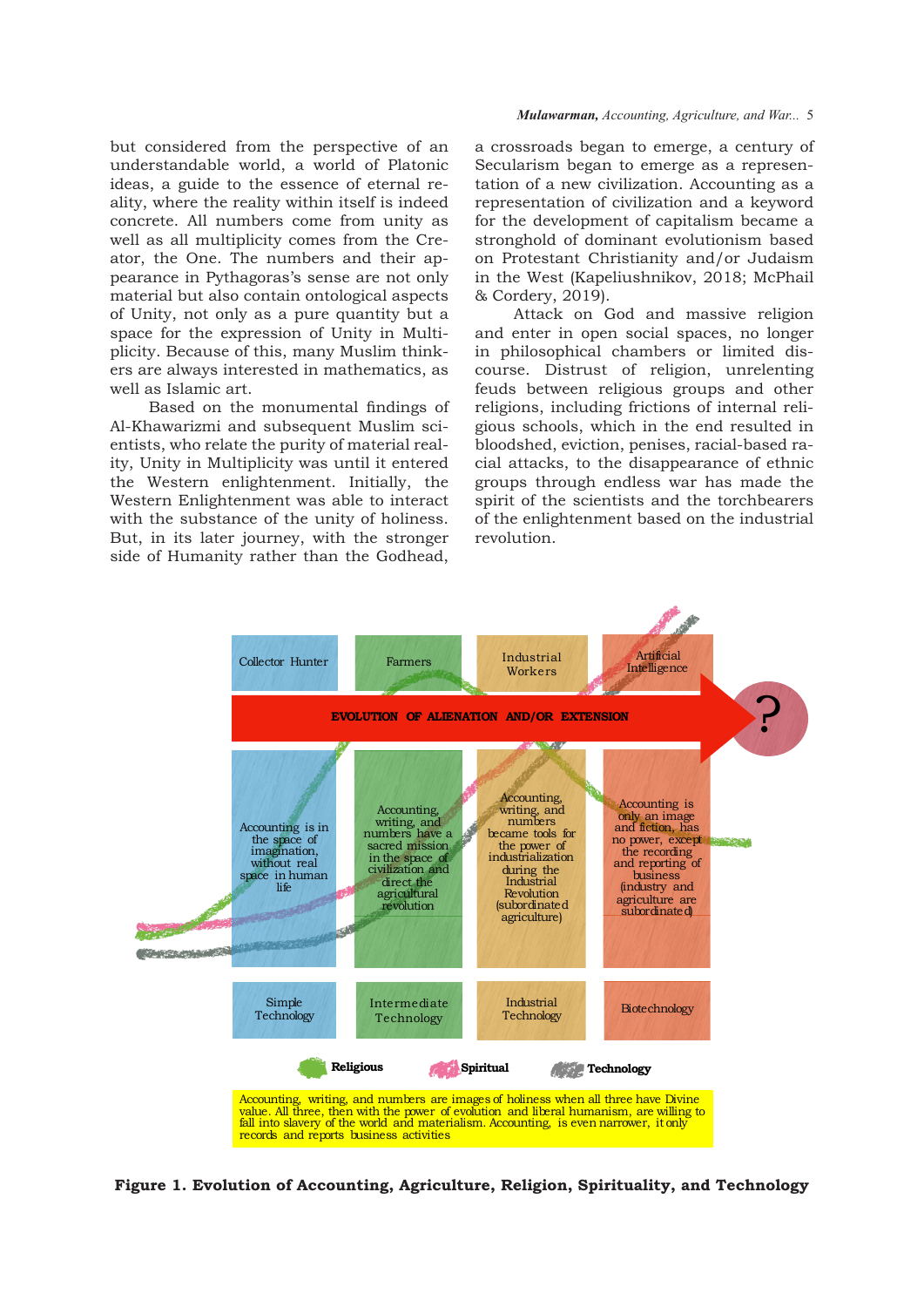## 6*Jurnal Akuntansi Multiparadigma, Volume 11, Nomor 1, April 2020, Hlm 1-22*

Based on the explanation above, it can be summarized in a map of the historical evolution of the development of numbers, writing, and accounting, starting from the time of the civilization of pre-agriculture, Agriculture, industry, and post-industry (see Figure 1). During the Pre-Civilization era, humans were still in the hunter-gatherer phase of other living creatures, namely animals and plants. Simple technology began to emerge, including writing. Numbers and accounting are not yet concrete, but enter the imagination space without real space in human life. Humans believe that animals and plants and the universe are representations of living things that have spirits or souls, all of which need to be invited to be friendly so that humans can live. Plants, animals and all things in the universe are sacred spirits and are the center of the energy of small groups or tribes of human interaction. This means that writing, numbers, and accounting at that time were used to get closer to the spirits behind the universe.

During the period of agricultural civilization, humans began to domesticate animals and plants. Livestock raising emerged animals such as horses, cows, goats, chickens, and other domestic animals, as well as farming practices, as well as the cultivation of wild plants into crops that could be cultivated. Food and energy from animals, plants and the natural surroundings are increasing, meeting human needs. Technology is increasingly developing to meet human needs based on land tenure, food creation, energy and the operationalization of agriculture on a massive scale. Humans begin to settle down and feel themselves are part of the representation of God, something sacred, and ultimately lead to belief in God as Creator of the Universe.

**Writing and numbers move into an accounting process, where accounting is used as the basis for the process of recording, reporting, and accountability to the Most Holy.** Writing and numbers also shaped other evolution. That is, as an important tool for administration, bureaucracy, and empire began to emerge, where leaders were considered to have the closeness and representation of God on earth. Symbols of service to God increasingly form a bureaucratic system, namely religion that has an organized belief system and becomes part of a sanctified and structured religious system, while at the same time having an inseparable unity with government, science, education, law, and all aspects of culture and civilization humans who appear later. In the days of humans settled based on land and agricultural control, the sanctity of writing, numbers, and accounting became part of the formation of civilization. Accounting and Agriculture with purity as one of the symbols of civilization is an inevitable historical reality. Accounting for purified agriculture was the center of the agricultural civilization of that era.

Agriculture for Islam became one of the centers of livelihood suggested by the Prophet Muhammad. The Messenger of Allah gave the symbol as an activity that is directly related to productivity "with your hands" compared to trade. According to the hadith, the livelihood always mentions "with his own hands" mentioned earlier rather than trading. He also said that all work or livelihood is said to be all good. Despite the majority of the four hadiths, the sentence "with your own hands" was written at the beginning 3 times. Some of the hadiths can be mentioned here: "A person's income from his own efforts and every buying and selling that is best". Some other hadiths mention:

> "One does not earn a better income from the labor of his own hands. And no one is to bless his wife, his children, and his aides unless he is counted as a *shadaqah".*

On the other hand, Prophet Muhammad also gave the other message. From Al Miqdam, the Messenger of Allah (may peace be upon him) said:

> "One does not consume food better than the food produced by his own toil. And indeed the prophet Daud *'alaihissalam*  used to eat from his own toil".

Fulfillment of the needs for food and energy and all other civilizational devices that initially only to meet the internal needs of the family began to move into a common need in the tribe, village, to the country. The trading system is starting to get its place. As with food and energy, trade is also bound by three basic practices that still have purity, writing, numbers, and accounting where, once again.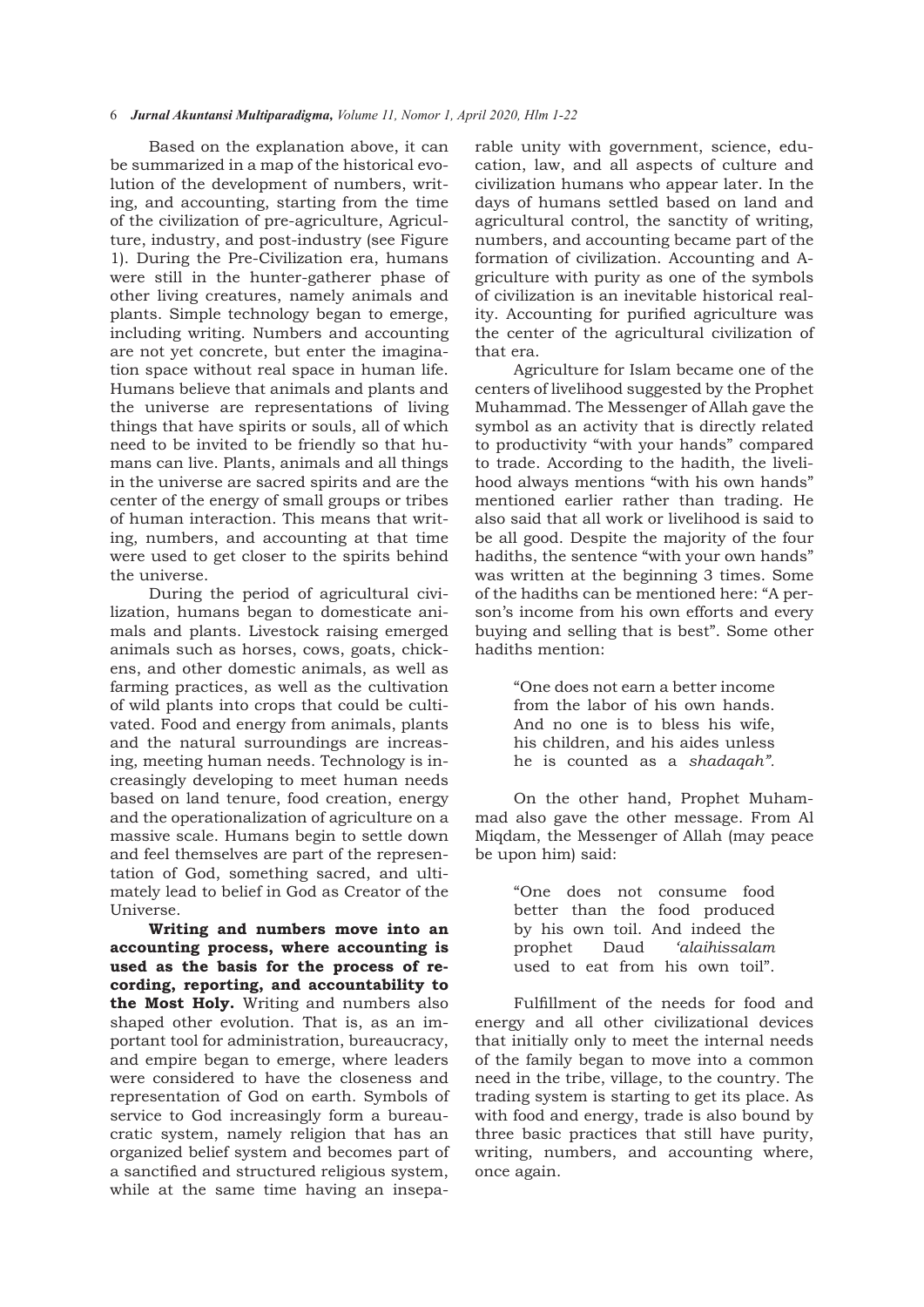**Accounting for sanctified agriculture as a symbol of agricultural civilization.**  Figure 2 is a summary of historical, cultural, and civilizational developments in which religion and sanctity must be thrown away, while the discourse of food and energy power through war is its sociological necessity. Spiritual society does not need to be in a room of religiosity but it is the wisdom of a cultural spirit that deals with material society, while accounting, mathematics, and numbers are the center of historical change. Religion and bureaucracy then for me (why it is an important concern in the picture) is the key differentiator of the way society and civilization work, in space and time since the beginning of humans (hunting and gathering), moving towards agriculture, industry until the current information age.

One important thing could be the initial trigger that was not initially fully realized, as the root of violence and sped into war in the future. Armstrong (2016) named it as systemic oppression, the institutional and structural violence of the agricultural era though the power of bureaucracy. Unlike the hunter-gatherer societies that tend egalitarian and unpretentious, the respect given to the skilled man and philanthropist, doing good, even the patient, where the properties that will benefit society as a whole.

**Power and greed as a tool of war legitimacy.** Agricultural society then gives rise to structure and power, which at the peak point of science-technology-production, needs have been fulfilled for society, resulting in production surpluses. The production surplus is a picture of the accumulation of wealth due to the production surplus (not to reserve the cold or famine-hunter-gatherer community), which is the first time in history. Agricultural relations, power, and bureaucracy in addition to bringing up the recording system and accounting reporting organization that is increasingly advanced, the other side raises the desire of a small group of owners of limited information on the surplus for the sake of wealth for the benefit of themselves and or certain groups. The ensuing impact arose a monopoly on violence and the desire to dominate the entire population in perpetuating power. When land and smallholder farmers became the main source of wealth, the conquest of territory was the



**Figure 2. Accounting between Civilizations, Science and Technology**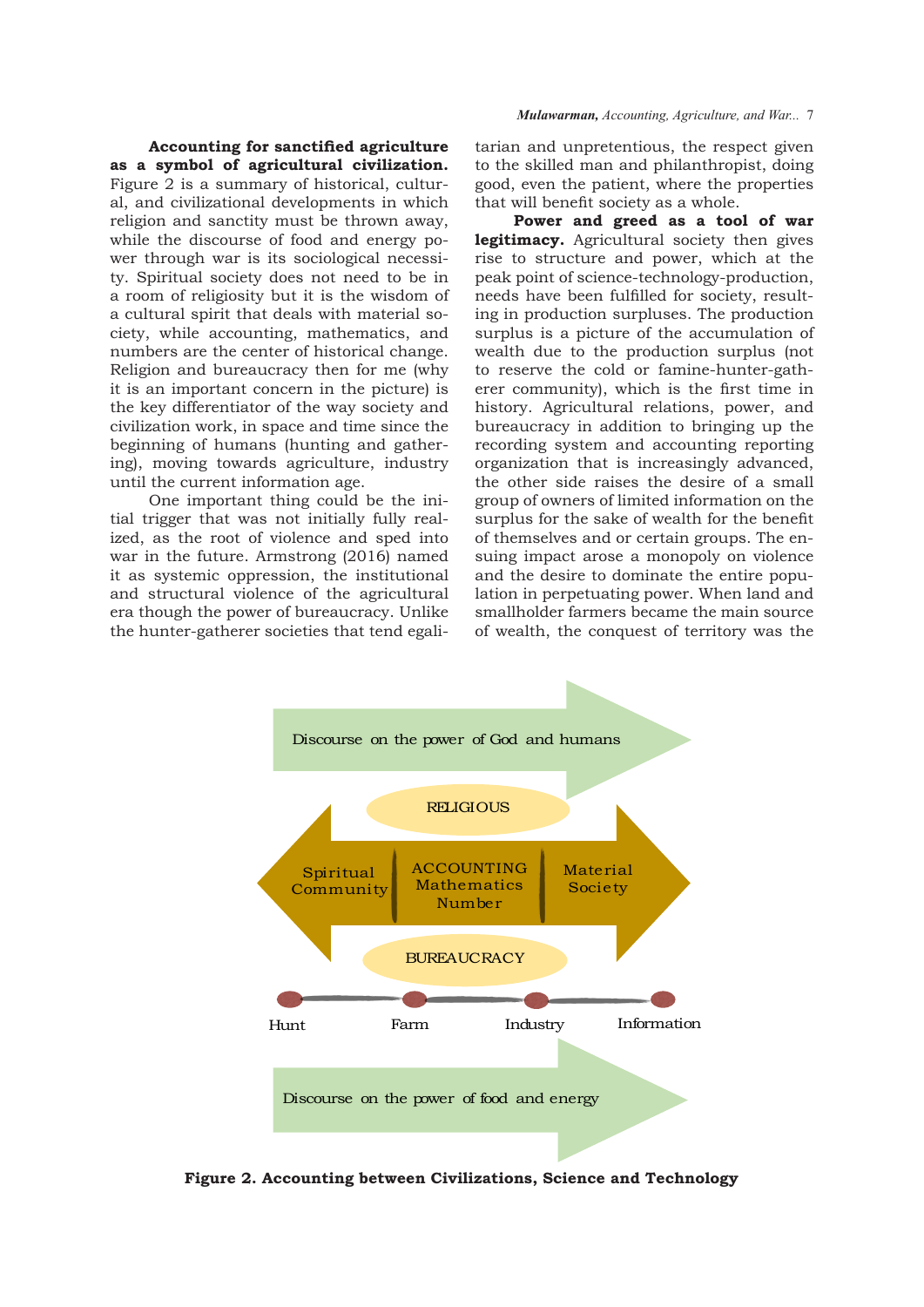only way for the head of the kingdom and / or empire to increase their income. War, therefore, is needed in every agrarian economy in which power and bureaucracy show a surplus and accumulation of wealth. The ruling class must maintain control of villages and peasants, defend agricultural land from outside invaders, including extending land while silencing dissent. The problem is where power takes place. War is a necessity.

On the other hand, religion is present in it. But claiming that religion is the cause of warfare is an exaggeration. Religion was present at the beginning of agriculture until later abandoned in the Industrial Revolution era indeed in a massive space of public awareness. But the war that is present is not because of religious practices. It is against the politeness of heaven, where humans are faced with wealth accumulating in plain sight, even though religion forbids it to carry out such accumulations.

War becomes stronger until it gets closer to power, science, politics, including accounting and agriculture. Later, when humans began to free themselves from the power of religion, including moving away from belief in what could not be rationalized, objectified, calculated, measured, materialized, due to the strength of modern scientific-science, the center of the success of the Indonesian revolution. The official separation of religion from science and technology, accounting, agriculture, bureaucracy, politics, and all aspects of human life, is an inevitable evolution.

The accumulation and crossing over of science, technology, bureaucracy, law, health, education, and other forming systems of settled civilization, as well as the increasing number of people, food needs, energy, homes, and all the instruments of human culture, encourage the acceleration of the functions of writing, numbers, and especially accounting. Humans increasingly believe in the power of technology as a problem solver. Empirical materialization has become an inevitable reality, especially with the emergence of the Silk Road throughout Asia and Europe, including crossing to other continents, Africa, and America. The path of holiness oriented towards Scientia Sacra was lost due to the acute materialization of science-technology. The unity of sources of revelation and intellectual intuition involving the illumination of the human heart and

mind is stale and needs to be discarded in the name of human rationality.

Italy, the Kingdom of Spain, and France Louis XIV to the Dutch Republic, the United Kingdom, and the early United States, had made accounting and political accountability to become symbols of numerical and written materiality so that what should be good accounting practices can produce the level of trust needed to establish governance a stable and vital capitalist society. In fact, accounting is becoming increasingly remote from holiness, sky morality, values of honesty and primary goodness. Bad practices and accountability which are only oriented to the representation of materiality, namely money, have caused chaos, economic crime, civil unrest, and even worse.

Not only in monarchy, Dichev (2017) and Palea (2018) prove that in modern times and industrial revolutions billions of dollars in debt and massive financial scandals such as in Florence, the Medici, the Dutch Golden Age, the heyday of the British Empire, and, the destruction of Wall Street in 1929 to continues to the present periodically. Business and government capitalism seem to have developed into a major crisis over different periods and when financial accountability does not work. Humans initially carried out purified accounting for nearly a millennium, but many financial institutions and new regimes with an all-out reduction of the value of purity until then succeeded in directing society to the logic of universal goodness represented in wealth within the framework of accounting and commercial culture.

Accounting as an important tool of capitalism is not only an important equation for companies but also very important for the country, because it is the substance for economic development and development success. Accounting, as an element of economic, success and the key to understanding economic history. However, what they did not see was how political stability was based on a culture of accountability that relied on a double-entry bookkeeping accounting system. Double-entry book-keeping is important not only for calculating profits but also because it carries the concept of a balanced book worth purity that can be used to assess and hold political administration accountable. In Italy, the middle age of the balanced book not only reflected the aspect of holiness (the Divine aspect of God's judg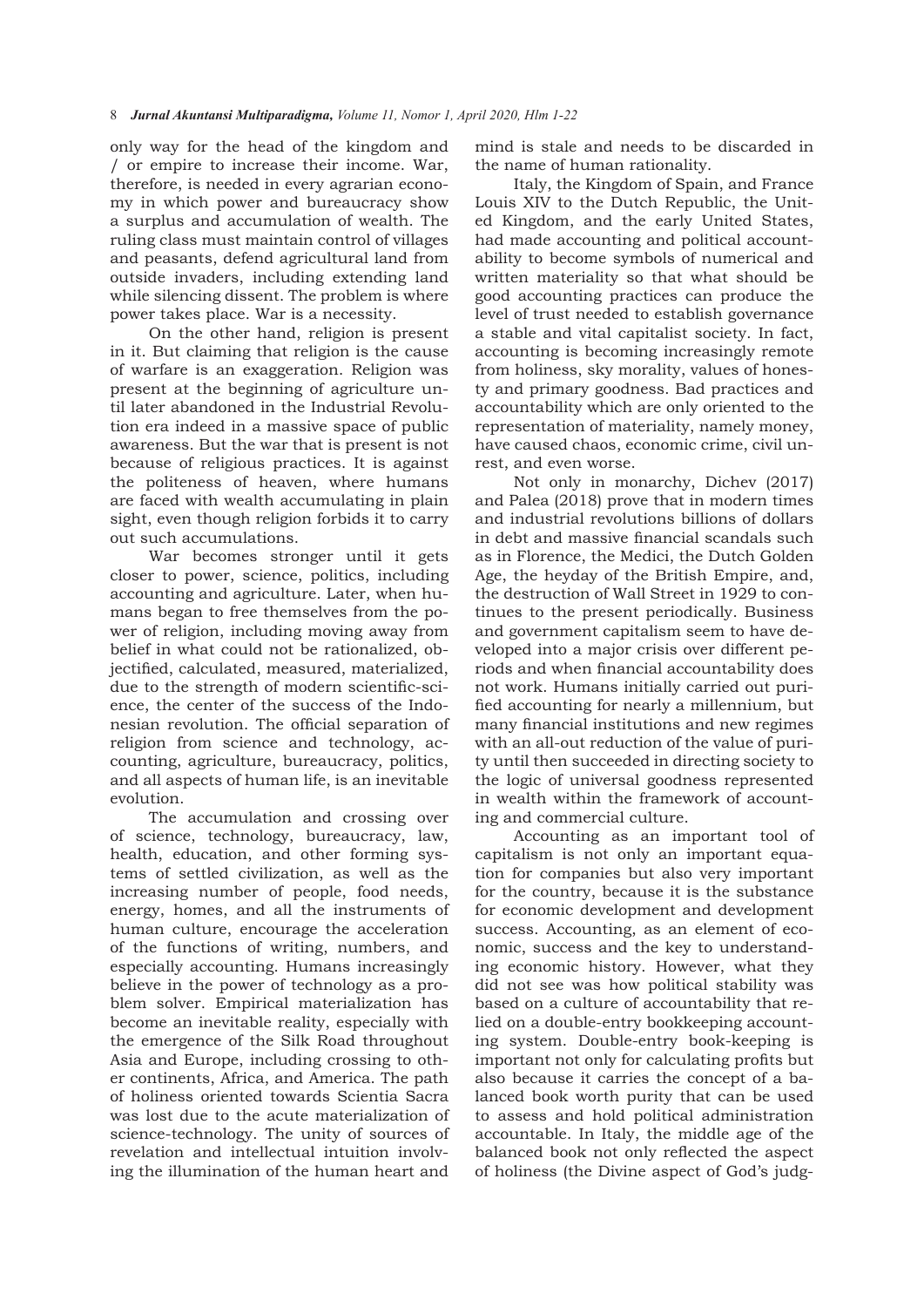ment and sin calculation) but also represented a healthy business and good governance. Dichev (2017) and Sangster (2018) shows in detail that financial accountability functions better when accounting is seen not only as part of a financial transaction but also as part of a moral and cultural framework and is Holy / Divine as he pointed out in Italian city-states such as Florence and Genoa, the Netherlands, eighteenth-century England, and nineteenth-century America, all of them integrated accounting into the religious curriculum and moral thought, art, philosophy, and political theory.

Accounting is the subject of theological and political work, great paintings, social, scientific, and novel theories. It has been started from Dante, Auguste Comte, Thomas Malthus, Charles Dickens, Charles Darwin, Henry David Thoreau, Louisa May Alcott, and Max Weber. The problem is what McKinlay & Mutch (2015) and Palea (2018) see is a too simplifying reality. Because in fact, many figures do not have consistency over the balance of religion and the world. Auguste Comte, for example, with his positivist movement considered progress and modernity even had to abandon the majesty of religion and God, considered modernity to be based on Darwinian historical evolution in the social and social sphere of the scientific world. By emphasizing the rationality, logical reality is seen mathematically without metaphysics, let alone the reality of heaven. Whatever it is, what needs to be stressed here is that history has shown the existence of power, interest, and the gradual eviction of moral and religious values into only peripheral parts, making it go in different directions, including accounting and agriculture.

The emergence of scientists, thinkers, intellectuals, and new schools of anti-religion such as liberalism and marxist socialism have distorted the facts about it. The problem is that the holders of the "*TOA*" loudspeakers of civilization since the industrial revolution have been in dispute between the two, while traditional faith-based civilizations have been torn apart and helpless until now. Hard and sharp views have been voiced by Chomsky (2016) or Hossein-Zadeh (2010). In the academic spaces of accounting, attacks are no less loud. How accounting that has been evolutionarily freed from religion, is now a tool for profit seekers through national political spaces, international standards bodies to market mathematization financial-

#### *Mulawarman, Accounting, Agriculture, and War...* 9

ly, everything has eliminated accountability and morality instead of religion (Sangster, 2018). Not only that, accounting was used as a way (Cox & O'Connor, 2012; Lehman et al., 2018; Pinto & West, 2017) to carry out the legitimacy of the superpower state budget in waging war with various countries, coincidentally the majority were not Western, more specifically Islamic countries, Muslim majority, or regions in a country where there are food and energy sources where the population is Muslim. It is not only the country that has an interest in it, but the weapons industry also has an interest in the war.

Lehman et al. (2018) show that conventional accounting with the spirit of new liberalism has pushed at the peak of the most acute anti-humanitarianism, through accounting for war (accounting for war) with its main motto: "war itself is good for business." War is good for business because economic efficiency and profitability are the main considerations, and thus accounting has blinded people to war. Accounting produces profits from death and destruction. Accounting if necessary, because its greed orientation needs to perpetuate violence and war. They both prove their argument by showing data from the Halliburton company war business contract based on the data of Mercille (2010), in the Iraq War era which jumped from 483 million dollars in fiscal 2002 to 3.9 billion dollars in 2003 and 7.1 billion dollars in 2004. Based on Halliburton's own data, there was indeed a surge in operating income from losses ( loss) of 112 million dollars in 2002 to a profit of 720 million dollars in 2003 and 837 million dollars in 2004. By combining these figures, then juxtaposed with graphical data contained on the HalliburtonWatch. org website, showing the hidden cost of profit, so they both concluded that Halliburton's acceptance of the Iraq War and share prices increased proportionally with the number of dead US troops.

The scenario of the Iraq war is indeed not only about arms business, but more than that. The main goal of the United States under the government of an oil entrepreneur, George W. Bush, for example, is to control the oil business in the second-largest oil field after Saudi Arabia (Mercille, 2010). The years of war in Iraq which then spread to Afghanistan based on the calculation of Hossein-Zadeh (2010), reached an extraordinary record, 3 trillion dollars or 28,000 trillion rupiah equivalent. The details are not only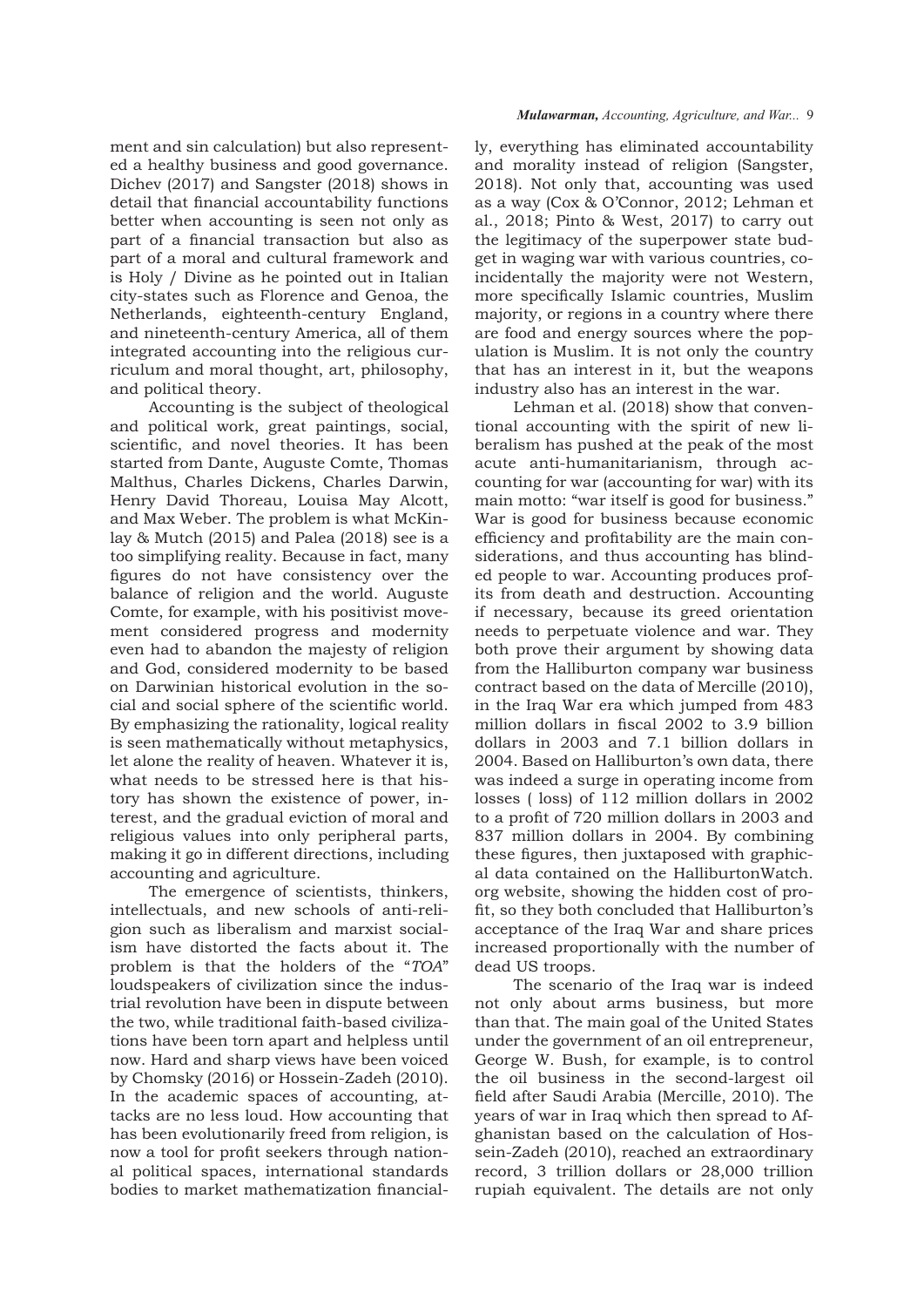from the United States government budget, but also added to the costs of war veterans, social costs, macroeconomic costs, interest, and the shift of war to Afghanistan. If calculated based on the strength of our national economy, the cost of the war is equivalent to 9 years of Gross Domestic Product (Indonesia), or the equivalent of 31 years of the 2008 State Budget. Not to mention the crisis that has occurred in Syria lately, the inevitable spirit of business, the accumulation of profits is the scent of the most scent of mass destruction. The Syrian crisis is a representation of a battle of economic interests wrapped in the dominance of two world strongholds, between the United States, Israel and the Western European World (representation of Conventional Liberalism) with its main supporters the Arab League and Turkey, all based on Sunni Islam, dealing with Russia and supported by China (the representation of Neoliberal New Communism) with the main supporters of the Shiite-based Iranian state.

The never-ending battle provided a breath of fresh air to the fortifications behind the war. The United States Congress, for example, approved a defense budget of 607 billion dollars. The agreement was not only concerned with the interests of a power of attorney but was based on the business profits of the defense contractor Raytheon, Oskosh, and Lockheed Martin when meeting at the Credit Suisse conference table in West Palm Beach. In the presence of investors, the contractors assured that the defense equipment business would be profitable, starting with the supply of Jet F-22 and F-35 from Lockheed Martin, M-ATV armored vehicles from Oshkosh and missile weapons from Raytheon.

The Russians are the same, in 2016 alone they exported tanks and other armed vehicles from the Russian company Ural Vragon Zavod (UVZ), starting from T-72, T-90, T72BZ tanks, BMP-3MA mine cleansers, and robot robots equipped with 75 mm cannons, and Jet Fighter SU-20SM, SU-34, Mi-28N helicopters, Ka-52, to the kalibr missile. The value of sales for 2016 reached 149.9 billion rubles or equivalent to 33 trillion rupiahs. For the achievements of the weapons business, UVZ began surging into the list of 50 Russian arms manufacturers. No exception Syrian splinter groups, namely the Islamic State of Iraq and the Levant or often called the Islamic State of Iraq and Syria (ISIS), militant groups based in Syria and Iraq. How not, during the Syrian war, they pocketed a profit of 40 million dollars per month from the oil business during 2015. Although according to the latest news, ISIS also began to have difficulty funding for the war because of American attacks and its allies on oil mining routes controlled by ISIS.

It is interesting when we talk about how much the total budget of the United States of America from war lusts in Iraq, Syria, Afghanistan, Pakistan, and other countries. Liberman & Skitka (2017) calculated that the US Department of Defense's official war budget until 2016 would reach 4.79 trillion dollars and will run until 2053 due to debt interest costs in it reaching 7.9 trillion dollars. Even this calculation is still under the assumption if the United States stops the war at the end of fiscal 2016. Therefore, it is natural that Cox & O'Connor (2012) considers the US as a hound dog.

**Hebrew dilemma: the substance of values and mentality of war.** War is an important and central aspect of how greed and power are exercised. Everything started from the release of accounting and agriculture from its holiness. Humans are free, because holiness, God, and religiosity are not important anymore. The power of human freedom is stripping away religion, God, and agriculture, leading to the industrial revolution, gaining human position from only creation and even "slaves," gradually shifting to be equal with God, free from Him and ultimately allowing God to weaken his position, humans becoming God. The basic question is where the idea of "God's free humanity" come from. Bassnett et al. (2018) and Pinto & West (2017) trace this from the interpretation of the holy book, the Bible.

The view of science, politics, religion, philosophy, and whatever arises in every culture and civilization as human experience for Bassnett et al. (2018) and Giraudeau (2017) is always referred to like the idea and concept of "needs". Needs are conditioned by the historical expression of inner (human) experience and the presence of socio-political structures where the vital force is always in the hands of leaders. The concept of "God" itself, although considered to be the highest literary expression of the "epoch of humanity" in cultural history that is sometimes not inherent in its contextual reality, is still considered "nontheistic mysticism", the result of gradual evolution starting from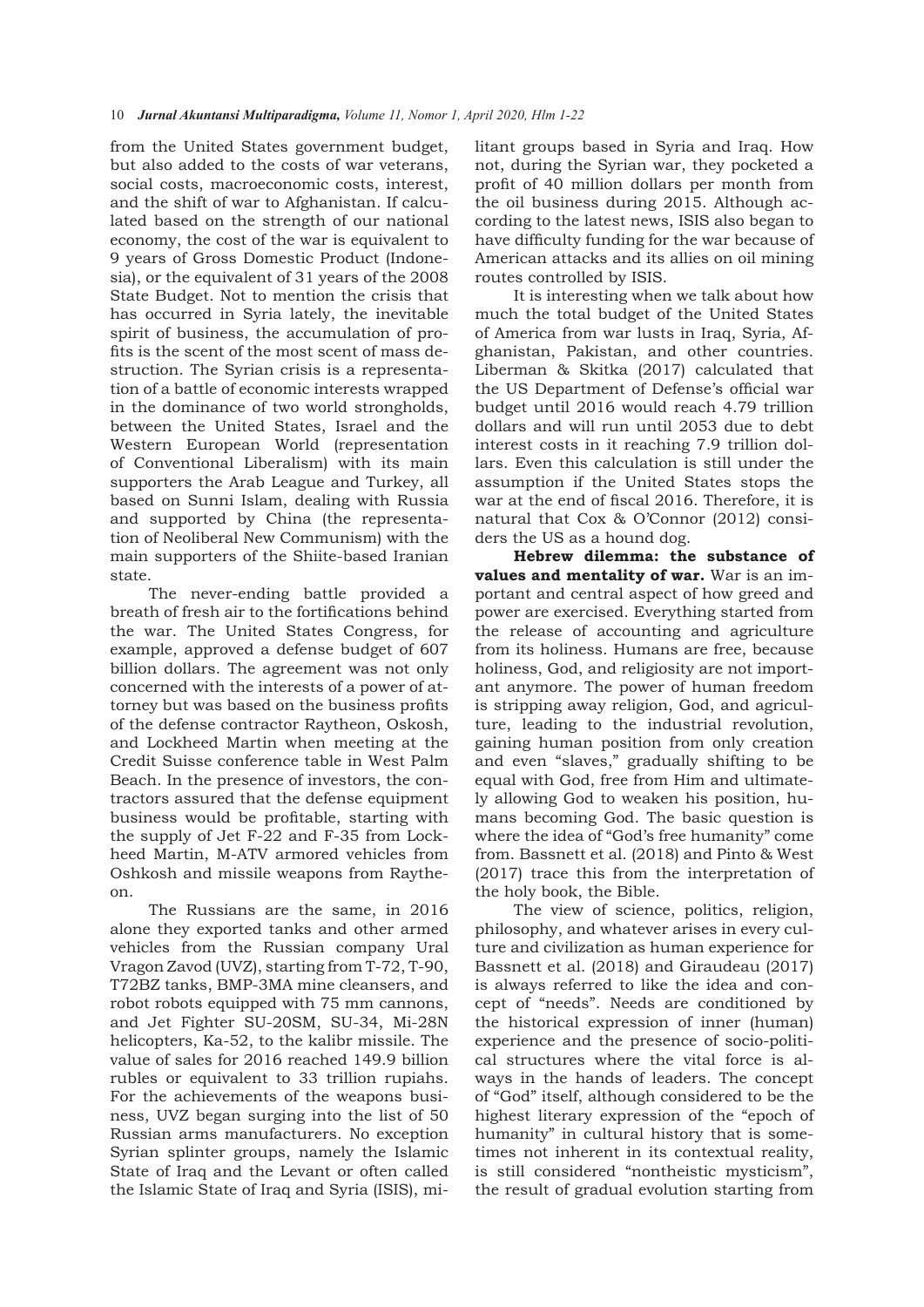interpretation, intertwining in long historical trajectories as well as increasingly massive towards the dogmatic indoctrination stage to the maintenance of power through a network of value systems (philosophy), frame of mind (science), supporting devices (technology) and dominant bureaucratic structures. There is nothing theistic in the construct of humanity, whether monotheistic or polytheist or anything, except nontheistic. God emerged as a result of the need for possibilities for solving the problem of human existence and power.

So, indeed from Bassnett et al. (2018) and Giraudeau (2017)'s view, there are times when God, as a concept of nontheistic mysticism, is no longer a Theistic Substance but only a part of historical evolution. God is herded, imprisoned, invited to argue, and even finally designed to be a tool in power, politics, and bureaucracy. So it is natural that in the span of human history who understand God only as a concept, especially the mystical concept of nontheistic framing of the Old Testament's evolutionary thought that makes humans can - not only imprison - but use God for the legitimacy of power. The problem is not only that, in the historical contextual space at the end, even humans can become God, because God has been weakened and is not needed in the human world.

The Humanity concept of The Bible is based on the main principle of freedom, as well as the historical concept of evolving humanity from being shackled to being a free human being in the range of humanitarianism. The Bible man is considered to be complete and reaches the peak of his humanity if the man has been able to achieve his own liberation, becoming a real human being through the so-called Messiah Time. Messiah time (redemption of hope towards holiness) represents heaven as a golden period, until the fall of Adam and Eve, and with that humanity must take action to free themselves from the bondage of misery to the future golden age, if necessary with war and blood (Bassnett et al. 2018), and at the same time the concept of power and power has emerged (Amernic & Craig, 2010).

Humanity's goal according to the Bible is the evolution of humanity toward freedom and freedom (Amernic & Craig, 2010), the ultimate freedom that is difficult to achieve, as Moses' task of raising awareness towards human freedom from the idols central to hu-

#### *Mulawarman, Accounting, Agriculture, and War...* 11

man desires (From 2011, pp. 38-39). Power and power through war and blood became the spirit of the Jews to rise to pick up the Messiah, after centuries of eviction, torture, and misery, from the 17-18th century where the Jews began to rise and we see in the millennial era the mighty power of the nation of Israel in Palestine and various countries in the world (especially their representation as the nation behind the western civilization) in terms of economy, social, media, politics, technology and the trends it develops through popular culture. It becomes natural, according to Bassnett et al. (2018) if the Old Testament Bible is full of ideas of Justice and Vengeance, different from the Christian New Testament which is full of Love and Forgiveness.

Since the failure of the Apostle, Moses, and his death to escape the Israelites / Jews from slavery and idolatry - the two antithetical concepts of hope for the teachings of this religion - the liberation from the superiority power of humans or other nations and liberation from those who identify with God or Symbols of worship other than God (and according to the Bible as recorded from God must also be freed to be "nameless") these are the two big themes for liberation to achieve the Messiah's hope (similar to Millenarism) towards true humanity. Although we can see that this Messiah mission trapped their nation in contradiction in terminology, exactly Amernic & Craig (2010) and Bassnett et al. (2018) faced the dilemma of the idea of God, which of course would have an impact on other concepts such as the concepts of humanity, history, sin and repentance, and other, sacred conceptual tasks in the Bible which until now have not been able to be completed by the people and the Jewish people themselves.

Amernic & Craig (2010) and Giraudeau (2017)'s argument for the Jewish community and their religion, including its main scripture, the Bible or the Old Testament, may indeed be different from its adherents. They views the Bible as not the Word of God, except for a kind of evolutionary collection of writings by many humans - scholars and poets - who lived at different times for more than a millennium (around 1200 BC-100 BC). Distrust of the true God and theistic Substance could be because he was not a religious person himself. The concept of God for him is just "the finger that points to the moon." The moon is not outside of us but is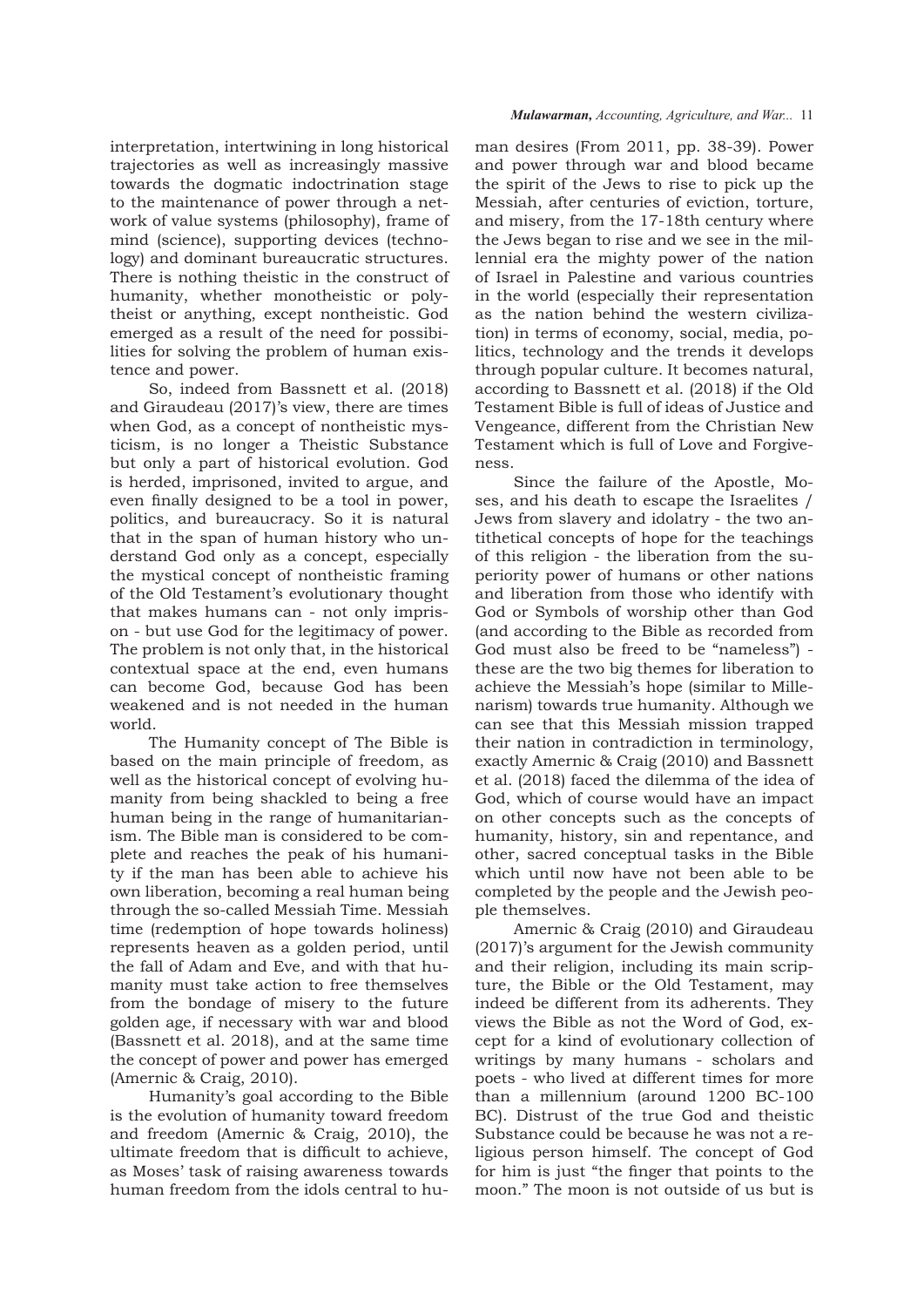the human reality behind words. Whereas religious attitude is x which can be expressed only in symbolic poetry and visuals, x is articulated in various varied concepts in the structure of the social organization in many periods of each culture. X in tribal societies is expressed through the supermassive concept of tribal chiefs or kings, becoming the concept of God in the traditions of Judaism, Christianity, and Islam, according to the root of the social structure where the religion is located. In India, Buddhism expresses x in different forms. There is no concept of the unity of supremacy of God, but a variety of what are commonly called Gods or Gods. At a time when the reality of the deity which he considered Aristotelian systemic based was a summary at the time of the advanced industrial revolution, the concept of God might become an insignificant reality, disappearing from philosophical discourse and even disappearing from its social basis.

Why can humans have the potential to become God? Is not God is a substance that is not the same and can not be equaled by humans? Is the human figure indeed for a long time, whether it is a substance or concept or whatever its name has different forms and characteristics? The Bible may be according to Amernic & Craig (2010) own logic because humans, since before the fall, have indeed been "independent" and have a free nature, different from other creatures. Because of its free nature, the Prophets or Apostles - who are also considered mere human beings - like Adam, Ibrahim, Musa, and others, have an independent positioning. The principle of freedom forms the power of humans to debate, to use their privileges and to negotiate agreements with God (Giraudeau, 2017). One unique representation after the fall of Adam and Eve and the story of the first killing in the world by Qabil (or Cain) the son of Adam who was a farmer to his brother was the farmer Habil as also enshrined in the Qur'an Surah Al-An'am (5) verse 27:

> "Read to them the news of the two sons of Adam with Haq (Habil and Qabil), when both of them offer sacrifices, they are received from one of them and not from another. He (Qabil) said, 'I must kill you!' He (Habil) answered, 'Indeed, Allah accepts only from the Muttaqin".

After the fall from Heaven (the Garden of Eden), Adam and Eve did not fall into a state of original sin. It is like Saint Augustine's opinion about Genesis 2: 5-3: 24, but they fell in the worldly material space, the agrarian economy. For Armstrong (2016) and Mulawarman (2016) Jewish hostility to agriculture, agrarian economics and the concept of an agriculture-based state has indeed made this religion a dilemma, which he called the Hebrew Dilemma. Yahweh insisted that his people leave the agrarian state, but they repeatedly found that they could not live without it. To escape starvation Abraham had to flee temporarily in Egypt. His son Isaac had to leave the shepherd's life and start farming during the famine but became so successful that vicious neighboring kings attacked him. Joseph, Jacob's son, was despised and abandoned by his brothers because he was too intelligent, sincere and innocent, but Joseph was a true agrarian who saved Egypt and his family from the results of his great agricultural strategy. Prophets and important figures in the Jewish Old Testament such as Moses, Joshua, David, Solomon, Isaiah, Amos, and others, are all related to the inalienable interaction of religion, God, justice, people, and agriculture.

The culmination of the monotheistic and agricultural morality movement was the most important Jewish theme through the glittering times of Christian and Islamic civilization. The uneasy Hebrew dilemma in recognizing the relationality of monotheism and agriculture increasingly became when the Islamic civilization reached its glory. The Ottoman Caliphate became the culmination of an agrarian state, an expression of the spirit of pre-modern society (Choudhury, 2010; Mulawarman, 2019), and the Hebrew Dilemma became an important value of making increasingly violent clashes of power and greed.

During the Ottomans, there was a transition from agriculture to the era of trade. On the other hand, the development of early capitalism began in Europe. Europe built a trade economy that would give birth to a different kind of country, namely the emergence of the modern world since Europe began to sail the ocean which is often symbolized by Columbus's achievement of discovering the American continent in 1492. Its economy was no longer based on agricultural surpluses, the state reduced interference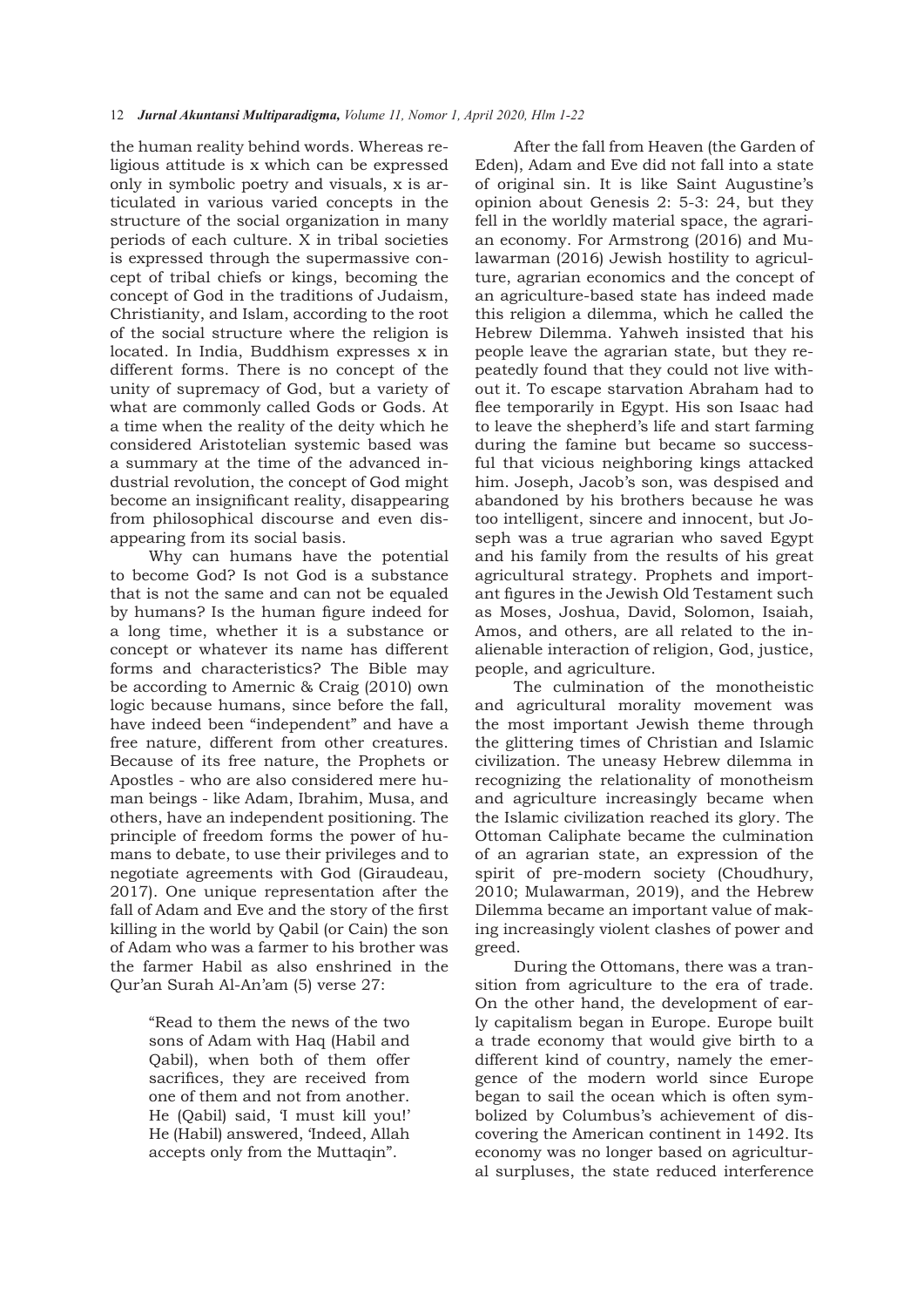in the private lives of its people, in the way with the hope of continuous innovation, and separating religion from politics (Armstrong 2016). This is the starting point of capitalism, which, according to Jacobs (2011), was taken from Jewish genetics (see also Mulawarman & Kamayanti 2018). The modern spirit of anti-agriculture and pro-trade is an important keyword of the industrial revolution, including agriculture, must be included in the revolutionary industrial space as well.

**The ambiguity of the Hebrew dilemma.** Amernic & Craig (2010) and Bassnett et al. (2018) concluded, in the end, the conversation in the  $21<sup>st</sup>$  century led to the question of death over God which could be no more important than human death, especially regarding the main problem of humanity in the industrial era, the danger of alienation of humans, especially the loss of human existence. If the existence of humanity has been lost, then there is no more important problem about God as a concept and poetic symbol that is very priceless. The main problem now is how to revive humans amid fundamental changes in the socio-economic structure of industrial society both in socialistic and capitalistic spaces and the renaissance of humanism (resurrection of humanism), which focuses more on valuable experiences than the reality of concepts and words. In the West, on the one hand, there was a revival of Catholicism, Protestantism and Judaism, and Marxist Socialism as a reaction to an important threat to humanity, namely an increase in production and a race for nuclear weapons as well as a massive transformation towards the mechanization of all things. If the spirit and expectations of Prophethood are superior, this will depend on the strength and vitality of new humanism. On the other hand, for nontheistic humanists, the question that arises then is what can replace the place of religion in the world where the concept of God may have died but in reality, the experience must still be alive?

Fuller (2010) has a different argument from Amernic & Craig (2010). His argument is based on a historical analysis that not religions - not only narrowed by Islam - are the cause of the problems of war and world upheaval during this time, but rather the geopolitical roots formed by cultural and political friction, ethnic and racial supremacy, economic interests, and resource disputes that are thousands of years old. His interesting statement is similar to Armstrong

#### *Mulawarman, Accounting, Agriculture, and War...* 13

(2016)'s conclusion that when religion, especially when it enters the narrow space of dogmatism associated with political power, it tends to lose its life, its spiritual dimension. Even based on his search in the twentieth centuries, many wars that cost hundreds of millions of lives, such as World War I and II, all more dominated by secular regimes and even atheists who are also very dogmatic towards their respective ideologies. Friction between religions and their followers is rarely based on differences in specific theology (both Judaism, Christianity, and Islam) but by their political and social consequences.

Choudhury (2010) and Pinto & West (2017) state that the controversial Crusade is not centering on religious matters, but rather a Western project carried out for reasons in the European political, social and economic context. Catholic Europe is ready to begin its expansion against Slavs, Jews, Eastern Orthodox believers, and Muslims, regardless of what religion happened to be dominant in the Middle East at that time. European jealousy which is in the era of the deepest downturn in history (The Dark Ages), saw the glitter of Islamic civilization in which Orthodox Jews and Christians found a place in social, cultural and religious relations freely without looting or oppression and even expulsion and killing. Traveling after the call of the First Crusade by Pope Urban II, the Crusaders had passed through German territory and robbed these territories, especially in the Rhineland. In that area, the Jews were given a choice between converting to Christianity or being killed. About twelve thousand Jews were killed and several Jewish communities committed mass suicide. They continue to respect his agreement with the Archbishop of Jerusalem without looting and burning.

Jewish sources indicate Umar was surprised to see the ruins of a Jewish place of worship that had been turned into a rubbish dump by the Romans. Therefore personally, Umar helped clean the place with his own hands with his followers. The Jews were allowed to practice their religion in the city for the first time since their expulsion by the Romans some five hundred years before. However, once the first Crusaders entered Jerusalem on July 15 in 1099, in just twenty-four hours, they had practically killed all of its inhabitants, men, women and children, Muslims, Jews and some Eastern Orthodox Christians around sixty thousand people. The massacre included thousands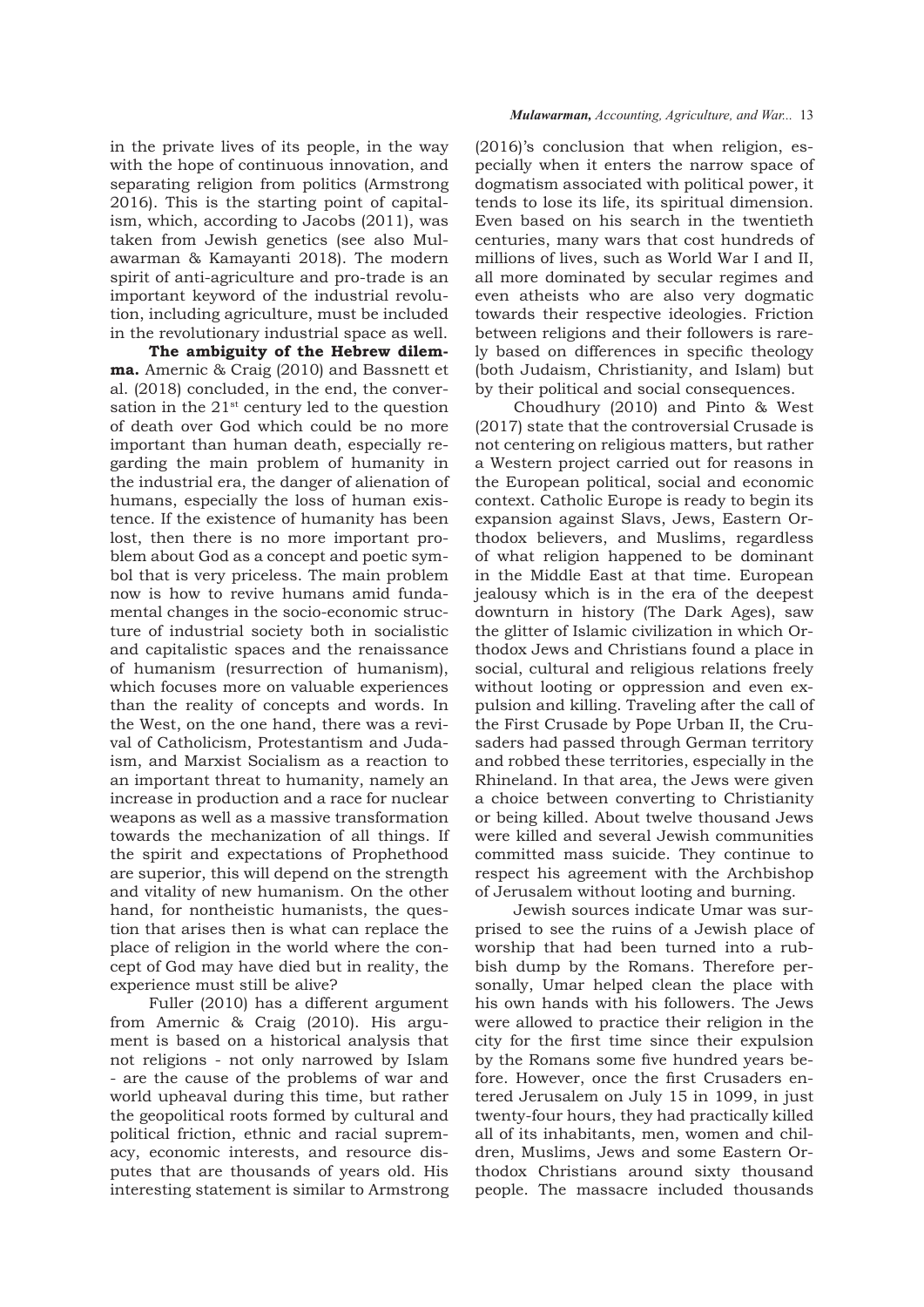of Jews sheltering in the Synagogue and tens of thousands of Muslims at the Al Aqsa Mosque. The Catholic Encyclopedia reports that Christian troops entered Jerusalem from all directions and slaughtered its population regardless of age or gender, including the behavior of soldiers who were generally uneducated, culturally and geographically stuttering, hungry, and destroyed everything, including mosques. In some cases, the crusaders practiced cannibalism by boiling - what they called adult infidels - in cooking pots, roasting children in cooking pots, and devouring it with pleasure. They also looked at Muslims as inferior to dogs (Fuller, 2010; Mulawarman, 2016).

The defeat of European Christianity in 1180 with Saladin's victory recaptured Jerusalem, where the Kings of Europe, as well as the Crusades II also took part in the war but were colored by the massacre in the Acre region on the orders of Richard the Lionheart. Although there was peace in the Third Crusade between Saladin and Richard, Christian pilgrims were allowed to visit Jerusalem. The defeat in Jerusalem led European Christians to start the Fourth Crusade by turning towards Constantinople (Orthodox / Eastern / Greek Christians), Roman Christians (Catholic / Catholic / Western / Latin Christians) occupying it for several years and looting and slaughtering its inhabitants, the Greeks. Since then, in 1261, after 57 years, the Latin emperor occupied the throne of Constantinople, and the Byzantines (Orthodox / Eastern / Greek Christians) came back to power, hostilities between Eastern and Western Christians lasted for eight hundred years without peace. It was only in 2001 that Pope John Paul II expressed his regret for the Orthodox Church during his first visit to the Orthodox region in Romania. The apology was later received in 2004 by the Ecumenical Archbishop Bartholomeus I (Mouck, 2004; Zaelani, 2015).

Based on the descriptions above, it can be seen that the foundation of the war had taken place long before Islam emerged in resistance against the Byzantine Empire against Constantinople, between Rome and Constantinople. The battles seemed to use symbols or masks of piety in the name of religion as a vehicle for occupying territory and gaining power, including what is now happening in the Middle East region of the 21st century today.

The return of Russia after its release from Communism, which weighed on the history of its people during that time, was a geopolitical event that benefited Eastern Orthodox Christians to the present. Moreover, Russia is the largest center of Orthodox Christianity in the world. As the hundreds of years of engagement have been established, the religion of Islam in Russia is very fertile. Developing under Russian authority today, making Russia a country with a significant Muslim population. Like Sultan Mehmet II during the heyday of the Ottoman Dynasty who was familiar with Byzantine rulers, the Patriarch of Constantinople in his territory was even given the authority to manage Orthodox Christian communities in the Caliphate. Similarly, Russian authorities protect Muslims in Russia today. Even based on the results of the World Council of Russia's World Assembly in 2001 which recorded the spread of beliefs and worship of foreign religions, the Russian Parliament passed a law that restricted freedom of da'wah in Russia, aimed at Western Christianity, not Islam. The enactment of the Act wanted to bring indigenous Orthodox Christian indigenous power that had been ingrained thousands of years in Russia and worried about outside influences, by making it difficult for Catholic, Protestant, and Evangelical churches to preach in Russia, open churches, or organize (Duller, 2010; Zaelani, 2015).

The mentality of business in the war never separated from the mentality of the West is looking at everything they do. The experience of this country before becoming the Unitary Republic of Indonesia can be seen in the struggle for European power over the Archipelago, and they called it the Dutch East Indies. See, for example, in the transition period of the Netherlands, France, and England, after the bankruptcy of the VOC, and before the Sultanate of Yogyakarta was successfully subdued, which later became the trigger for the Java War (Basundoro & Putra, 2019; Lutfillah, 2014), where accounting and agriculture were at the center.

The negotiation event with the accountancy details explained Lutfillah (2014) and SudardiI & Istadiyantha (2019) in the battle occurred when Daendels, on December 22, 1808, began to dare to ask for a forced "contribution" to the Yogyakarta palace mainly from agricultural tax. The results of the Dutch government's coercive contribution in the Dutch East Indies at that time could col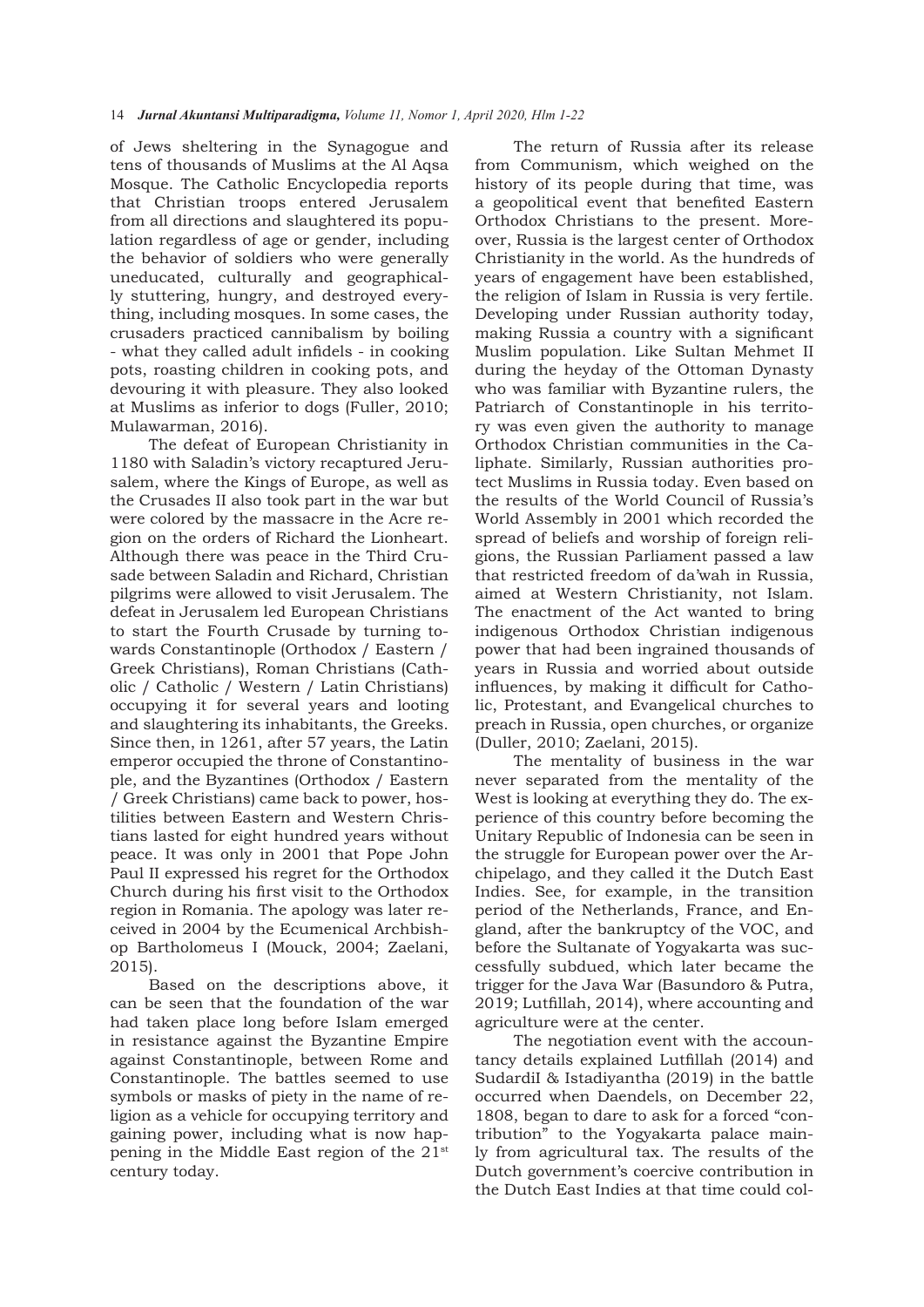lect 196,320 Spanish dollars, equivalent to 20 million dollars now or 60 million dollars, equivalent in my calculations 61,124,694 million dollars =  $855,745,721,600$  rupiahs. The forced contribution of Daendels' request for compensation paid for the operational costs of the Dutch army and civilian officials who had succeeded in quelling Raden Ronggo's revolt. Donations paid in cash as many as 66 boxes of silver coins were taken from the treasury of the palace, moved to the fort Vredenburg on January 4, 1809. In the process of payment, there was (whether true or fabricated) a rather embarrassing event, namely news about embezzlement of donated funds by the Patih Danurejo. He was given the mandate by the Sultan to make deliveries, but after counting the funds were reduced. For this case, Patih Danurejo was considered to have embezzled 200,000 real rounds so that later this was one of the reasons for his murder.

The massive struggle for wealth, land, and power through accounting and agricultural intelligence between Europeans, French-British-Dutch, in the land of Java especially the Jogjakarta Palace between 1808-1824, then moved Prince Diponegoro into resistance in 1825-1830 (the Java War or the Diponegoro War). Why did Prince Diponegoro finally take up arms? The motivation is very different from the three European nations who fought for power through the plunder of property and land. Prince Diponegoro along with figures and the public were aware that if Europe continued its mastery agenda, it would surely end in general community misery through the impoverishment of peasants and the seizure of agricultural land throughout the famous fertile Java. Prince Diponegoro's prediction did not miss, after his defeat in 1830, the sole ruler in the land of Java, the Netherlands, finally established the Agricultural Work (Cultuur Stelsel) 1830-1870. The initial phase of the agricultural sector work will continue through the agricultural liberalization agenda, the work of a new model of agriculture, namely modernization of agriculture with the entry of foreign investment in the agricultural industry, one of the biggest at the time was the establishment of many sugar mills.

Not only Islam and the majority of Muslims, as Bergman (2017) also pointed out, Latin American countries that happened to be different from the West became the target of the cruelty of Liberalism in the name of

### *Mulawarman, Accounting, Agriculture, and War...* 15

upholding democracy, such as in Cuba, Haiti, Nicaragua, Brazil, Uruguay, Paraguay, Argentina, Chile, with an agenda he called the War on Terror, as did the United States and its true friends, Israel, in the Middle East. Victims of the war on terror in central America are no less than 200 thousand bodies, millions of refugees, and children. One of the main targets of the war on terror is the Catholic Church in Nicaragua (Asal et al., 2015).

Victory in the name of the war on terror, in which the United States is a true hero, very little information has emerged, even though it turns out that what is being targeted by the United States is not because of the fight against terror, but the Catholic Church's alignment with the rich, capitalists and controllers state finances, nothing happened. The Catholic Church in Nicaragua sided with the poor, but the message that surfaced that the United States suppressed Communism in that country.

The results of the attacks blindly the United States not only casualties and the destruction of the country and ecological disasters caused by war. Policante (2013) and Zehfuss (2012) noted the effects of the US war and terror in 1990, making Nicaragua the poorest country in the world after Haiti, which happened to be devastated for a century by the United States. Even after the adoption of a liberal economy such as the elimination of subsidies and sales tax increase programs increasingly impoverish Central American countries. Data entered according to UN records, social spending in four regions of Central America only reached \$ 100 per capita, one-sixth of the average social expenditure in all of Latin America. Statistics from the FAO on June 11, 2002, show that the level of chronic hunger in Central America has even risen by one third over the past ten years, from 5 million to 6.4 million from 28 million people.

The liberalization project of Nicaragua and Haiti in the name of the interests of the elite in the two countries, according to him, experienced a drastic failure, compared to the process of independence of development not in the name of liberalism and democracy especially with the United States barbarian intervention in Brazil, Uruguay, Paraguay, Argentina, and Chile. Instead of being destroyed, in fact, the five countries can complete development well. Even though in the end, as we have seen in the following years, the successful implementation of a pro-peo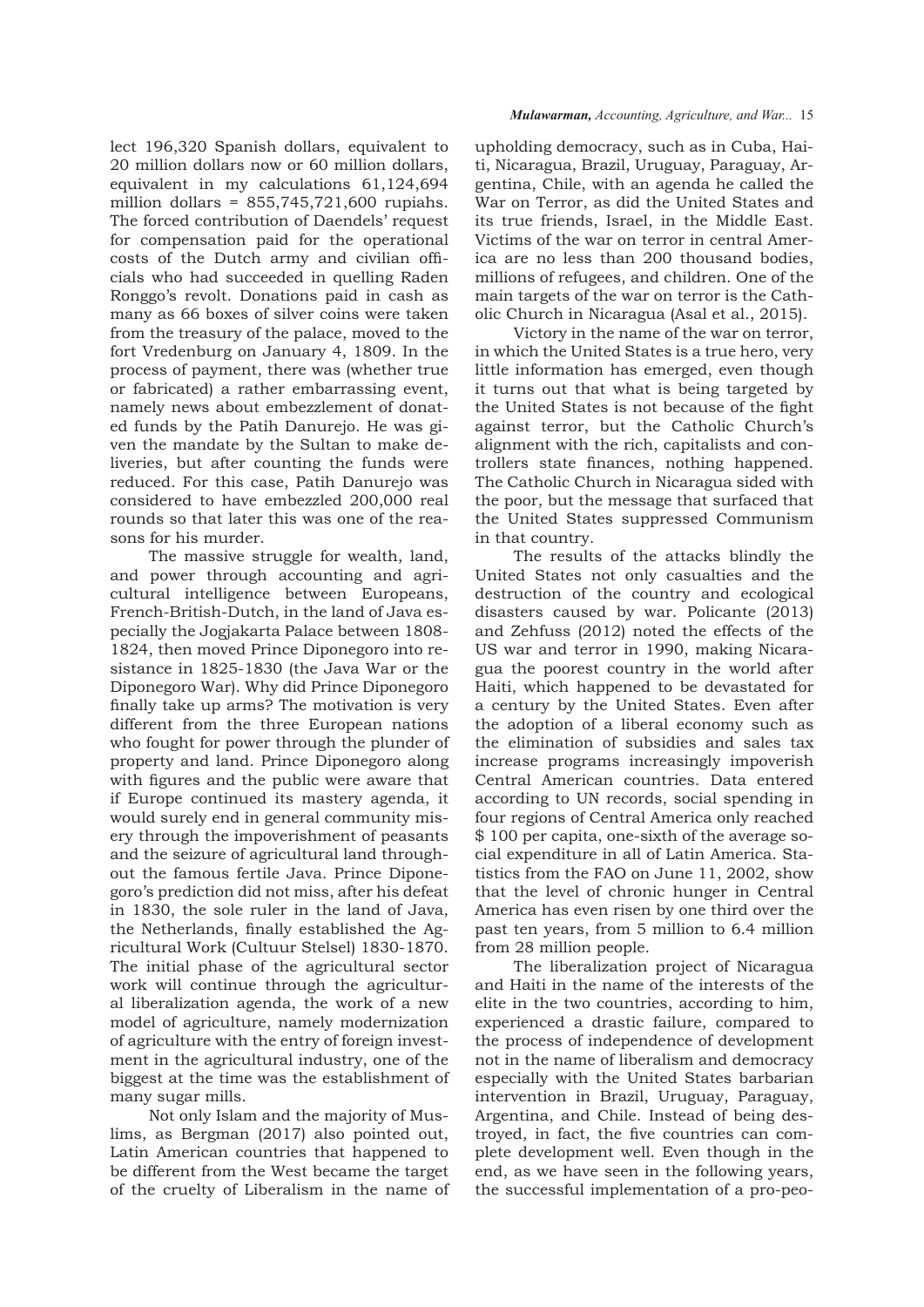ple economy in these countries will also become part of the agenda of the destruction of the United States.

Not to forget Indonesia, based on Asal et al. (2015's record including Serbia, Afghanistan, and other countries with emerging tactics, called Rand Corporation in its report, "the military," or Human Right Watch, "sixth division", to launch acts of terror of the brutal the United States is wrapped in a war on terror. Bergman (2017) also notes that United States' tactics carried out in many countries are similar to privatizing training and crime control, through the term chemical warfare operations (fumigation) which adversely affect the majority of farmers under the pretext of drug warfare, the target is to displace the mining community and community farmland for corporate interests multinational if it is necessary to subvert a regime that is not following the agenda of the United States.

The case of holding hands between the United States, compradors at home, the formation of paramilitaries, the seizure of public land for the benefit of multinational corporations. The launching of an economic and political liberalism agenda, so that if necessary, the project to overthrow the regime in Indonesia can be seen from the fall of Soekarno in 1965, the fall of Soeharto in the year 1998 as an example is invisible purely internal upheaval in the country.

Kuntowijoyo (2016) and Mulawarman (2016) also emphasized the political tension between the interests of liberalism and the path of Indonesian independence, which gave rise to the military during a battle of socio-economic interests regarding land tenure and political flow. The peasants only became a political horse riding in the country and withdrew the initial power of independence between the Indonesian government and the foreign powers that controlled the industrialization of domestic agriculture, to encourage the radicalization of peasants between 1945 and the outbreak of the 1965 Revolution.

Fuller (2010) asserts that it is not a religion which is a destroying machine but the eternal reality of geopolitical feud, which has very little to do with religion, but very closely the friction of interests, competition, and cultural and political strife. Of the many "other" discourses and explanations of mainstream channels (both newspapers, television and online media, accounting standards, economic and political systems, educational

curricula and other scientific discourses), today's global upheaval is centered on the madness of Western European racial tribalism and its successor is the United States.

**The Hebrew dilemma of the next phase: industrial revolution 4.0 and the existence of war.** The unrest of the Hebrew dilemma, between agriculture and religiosity, can also be read from the Harari (2016) thesis, which explains that the emergence of an agricultural revolution has greatly changed the map of civilization, namely the building of the agricultural and religious society. Humans at that time had the power to control the universe, the domestication of reality (plants, animals including humans/slavery) based on servitude and the power of God: "In The Name of God. This happened in a society where religiosity was directed at the religions of Hinduism, Buddhism, Judaism and Christianity (Armstrong, 2016).

Unfortunately, Harari (2016) forgot that Islam emerged with the affirmation of the existence of God and the Religion of Heaven which firmly rejected such radical domestication, both for plants, animals, nature, let alone slavery towards humans. The Qur'an rejects many radical domestications as the thesis of religiosity (Choudhury, 2010).

The most recent event, the scientific and technological revolution in the West then gave rise to the "scientific and anthropocene society" (Mulawarman, 2016). Humans no longer interact, but become the sole ruler of the universe through scientific and technological revolutions, thus breaking away from God. In other words, Humans have vowed to become God: "In The Name of Man". So, economic growth, the scientific and technological revolution, and social-political liberalism are the pinnacles of true humanity itself. God in the present, religion in the present is stale, so about Harari (2016)'s affirmation:

> "The rise of modern science and industry brought about the next revolution in human-animal relations. During the Agricultural Revolution, humankind silenced animals and plants and turned the animist grand opera into a dialogue between man and gods. During the Scientific Revolution, humankind silenced the gods too. The world was now a one man show" (Harari, 2016:112).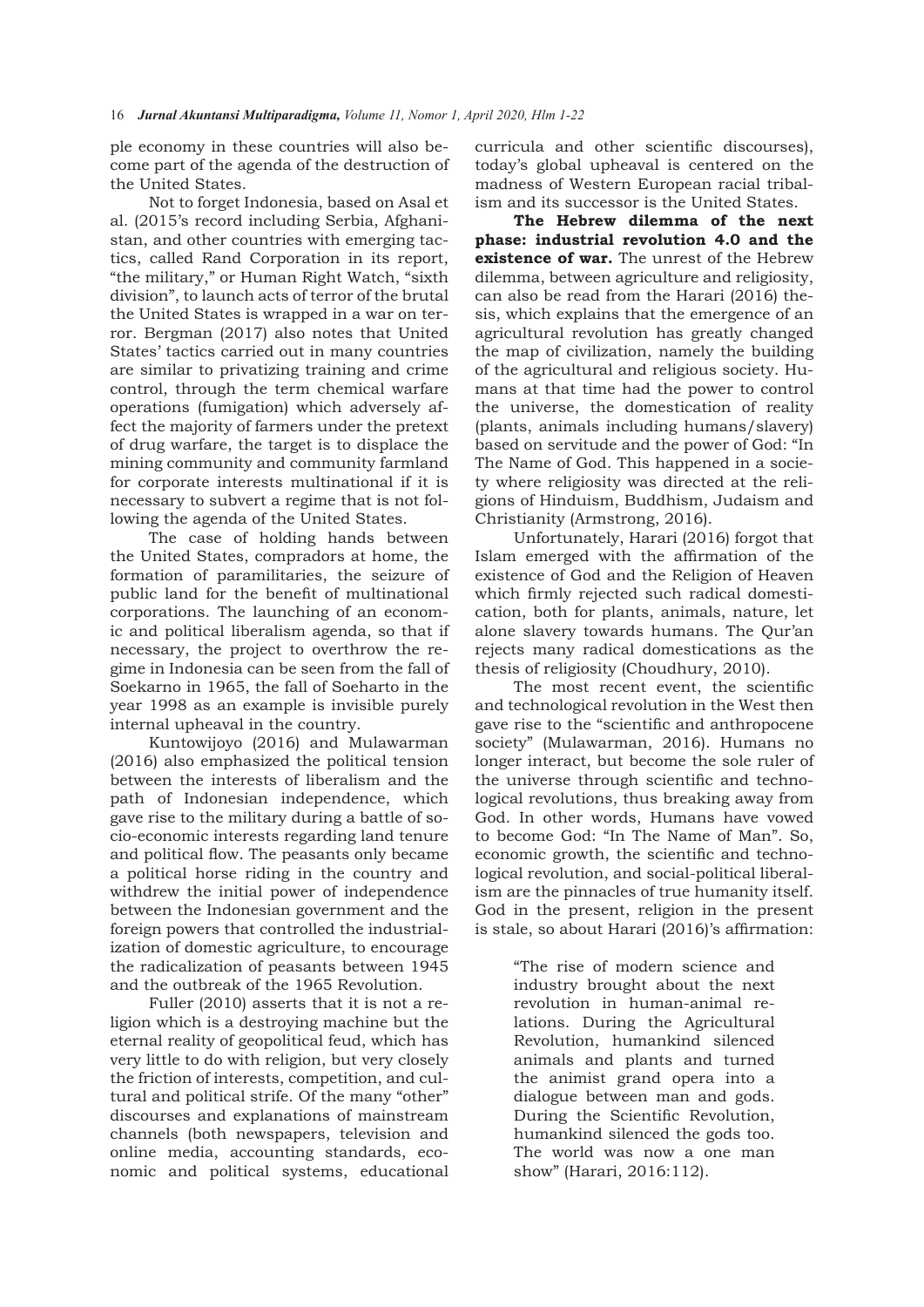"If you understand the theory of evolution, you understand that there is no soul. There is terrifying thought not only to devout Christians and Muslims, but also to many secular people who don't hold any clear religious dogma, but want to believe that each human possesses an eternal individual essence that remains unchanged throughout life, and can survive even death intact" (Harari, 2016:120).

When we are still fighting, arguing and even preparing for war whether in the name of fate or power in the name of ideology, or even the most "hump," pitted by sheep, those who are enjoying prosperity, health and harmony far away there are making "the new human agenda". They have enjoyed living in the name of economic growth, technology, and global power, so they dare to convince themselves that hunger, plague, and war are past their age or just become ruins.

On behalf of technical problems that can be solved simply by technology, economics, and power, now that is the name of praying to God and even a variety of ruins as well. So, not as we are still complicated to fight over the bones of a country that has been pawned in the future in the name of debt and consumptive mentality, they have set a new goal, upgrade humanity to gods in this universe (Armstrong, 2016). The war, as described at length, is inseparable from how Western society understands and drives motivation regarding the reality that befalls it. Diamond (2014) explains:

> "Cases of natural climate change that are often discussed include the widening and shrinking of the continental ice sheet during the ice ages that began more than two million years ago, the Little Ice Age from about 1400 to 1800 AD, and global cooling following the eruption of Mount Tambora in Indonesia on April 5, 1815. The eruption blew so much dust into the upper atmosphere that the amount of sunlight reaching the ground was reduced as long as the dust had not yet fallen, causing famines everywhere, even in North America and Europe due to cold temperatures and reduced crop yields in the summer of 1816 (a year without summer)" (Diamond, 2014:14).

## *Mulawarman, Accounting, Agriculture, and War...* 17

Furthermore, Mulawarman (2016) and Mulawarman & Kamayanti (2018) explained that based on records, in 1815-1816, there was a cold climax in the majority of Europe, including the Netherlands. The increase in cold temperatures around Europe according to archaeological, historical records, occurred due to the eruption of Mount Tambora in the archipelago at that time. The peak in 1816, the Netherlands experienced extraordinary events that have never happened, namely crop failure, economic crisis, and food. This extraordinary incident prompted the Dutch government to take military-political action in the archipelago after a major upheaval across the region which caused British power on Java under the leadership of Governor-General Thomas Stamford Raffles to be willing to return power to Dutch hands following the Vienna Congress agreement in 1815 after the war Napoleon Bonaparte. Since then, the Netherlands has been increasingly massive in carrying out scorched earth and oppression of local people and sultanates throughout the archipelago. The aim is to cover the country's financial deficit.

The repression that exceeded the limits of humanitarian tolerance peaked in the years after that, giving rise to resistance which is also increasingly widespread in many regions of the archipelago. One of the most phenomenal is the Diponegoro War 1825-1830. The defeat of Prince Diponegoro because of Dutch deception in 1830 caused Java to collapse and was taken over by the Dutch. Since then until 1870, it was a symbol of the start of agricultural practices for the sake of profit accumulation through the cultivation system by the Netherlands throughout the archipelago, which would be accumulated with the 1870-1901 Economic Liberalization program, and superimposed on with the Education Liberalization program 1901-1942.

As a result, the turbulent environment of 1883 with the eruption of Mount in the Archipelago, Mount Krakatau, whose impact was similar to Mount Tambora, the birth of HOS Tjokroaminoto around the same year, was triggered by the eruption of Mount Kelud in 1901 along with the birth of national figures, student Jang Oetama, Soekarno, Proclaimer of this Country. When viewed chronologically, the mounting resistance of HOS Tjokroaminoto declared Zelfbestuur, Indonesian Independence in the language of "Self-Government," carried out a century af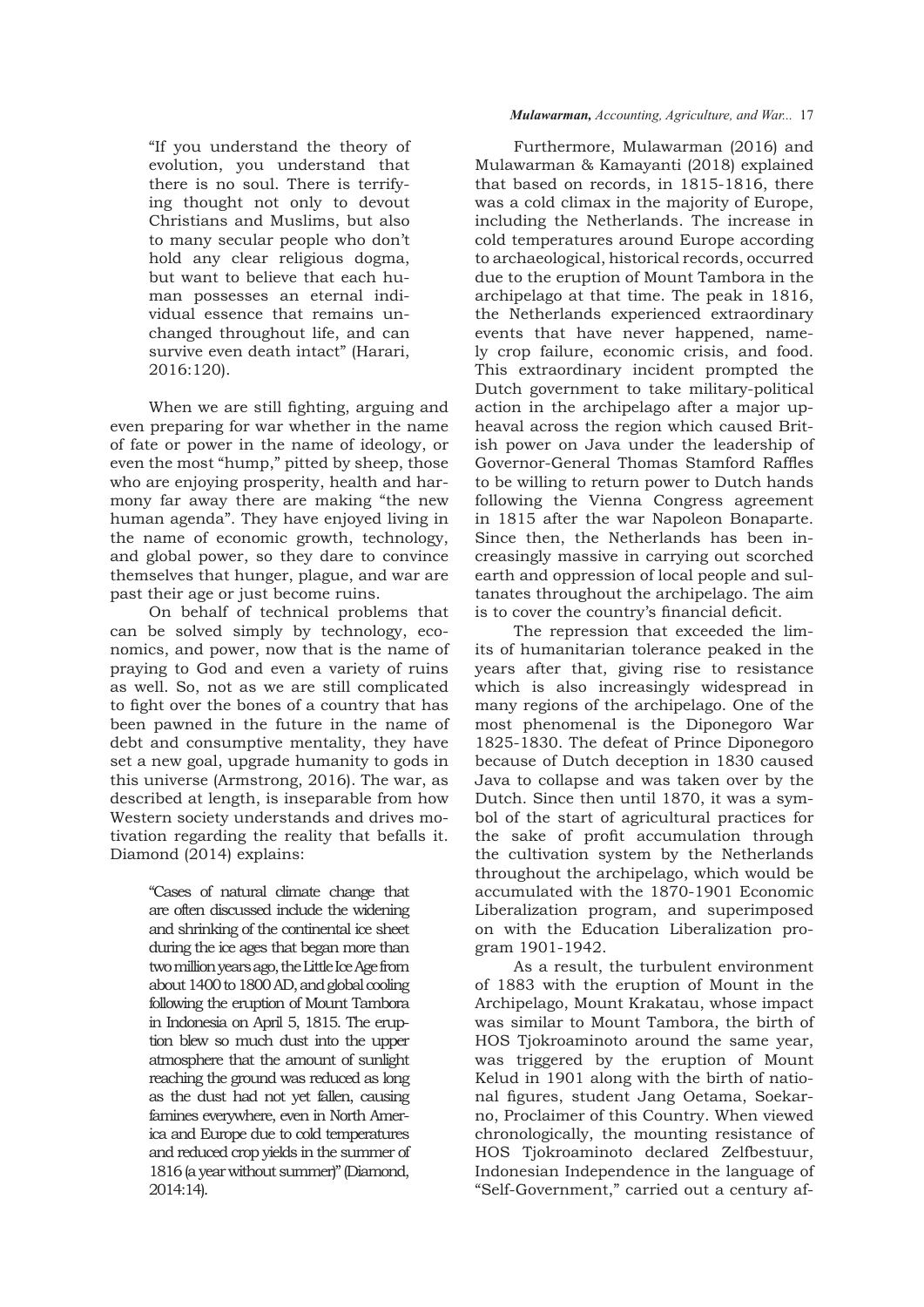ter 1816, namely 1916 in Bandung. History shows that after 1916, the political movement for negotiations and the desire to liberate themselves from the clutches of the Dutch continued, and the result was the emergence of a nationalist movement throughout the archipelago and culminated on August 17, 1945, when Soekarno, the ideological child of HOS Tjokroaminoto and his comrades, succeeded in succeeding declare independence under the name of the new country, the Republic of Indonesia.

New sheets appeared in the archipelago, which later was named Indonesia. Since then, Indonesia has its identity after breaking away from the Netherlands and previously had been from Japan for 3 years (1942-1945). It was not only Indonesia which later declared itself an independent country. India, Pakistan, South Korea, Vietnam, and many others after that until the 1960s.

In the other hand, history shows that Indonesia's resistance against the West experienced ups and downs, until the emergence of the Asian-African Conference in 1955. The Asian-African Conference or also called the Bandung Conference was a conference between Asian and African countries, most of which had just gained independence. This meeting took place between 18 April-24 April 1955 in Gedung Merdeka, Bandung, Indonesia to promote economic and cultural cooperation between Asia and Africa and against colonialism or neocolonialism in the United States, the Soviet Union, or other imperialist countries. In short, as many as 29 countries gathered in Bandung and represented fifty percent of the world's population at that time did not want to be trapped in a new feud between European and Western countries, which was called the cold war.

War for the West is related to interests. The importance here is the impact of Western thought structures, which have declared themselves to give up the purity so that the relationality of war and accounting which translates into power, wealth, and materiality, is their most obvious measure. This is very inconsistent with western claims as Armstrong (2016) and Bergman (2017) states that the cause of warfare is religion even though it is clear that the first and second world wars have nothing to do with religious themes except interests.

It is interesting. Scientific racism, a new religion called modernity, growth in the interests of liberalism, technology, freedom, free markets, and capital owners are the drivers (see Bergman, 2017; Fuller, 2010, Policante, 2013; and others). However, it is unwise to embed religion as the center of war and violence. Until the period of the industrial revolution and the power of science and technology which later became the new religion. It is not true that religion is aggressive, even along the historical trajectory of world civilization, religion is a tool to put the brakes on brutality. Secularism is a real bullet to the destruction of religion itself. Armstrong (2016) explains about that:

> "War is caused by our inability to see relationships. Our relationship with our economic and historical situation. Our relationship with our neighbor. And above all our relationship with nothing. With death...We all wrestle - secularly or religiously - in the absence, the emptiness at the heart of modern culture…However, we must find a way to do what religion has done - in its best form - For centuries: building a sense of global community, fostering a sense of respect and balance for all, and be responsible for the suffering we witness in the world" (Armstrong, 2016:515).

It is crucial if we only see the world in the construction of interests (Armstrong, 2016). It could be also that Diamond (2014) fail to understand the sense of diversity and religiosity and holiness, but that is precisely the thought of majority pragmatism in any civilization space in the world today.

An interesting hypothesis from Fuller (2010 is based on explanations of the roots of the battle of civilizations involving major religions with clearer glasses, although I disagree with several things in his book, with what he calls the Eurasian Ideology. Eurasianism is a new alliance between Russia, China and Muslims in Asia, which in my opinion has three main powers (McPhail & Cordery, 2019). First, after the dissolution of the Soviet Union with the strengthening of Eastern Orthodox Christians. Second, the emergence of Islamic countries in Central Asia after being separated from Russia which further strengthens the map of Islam in Asia. Later developments are not only in the ex-Soviet or Central Asian countries but also began to seep into Iran, Afghanistan, Pakistan,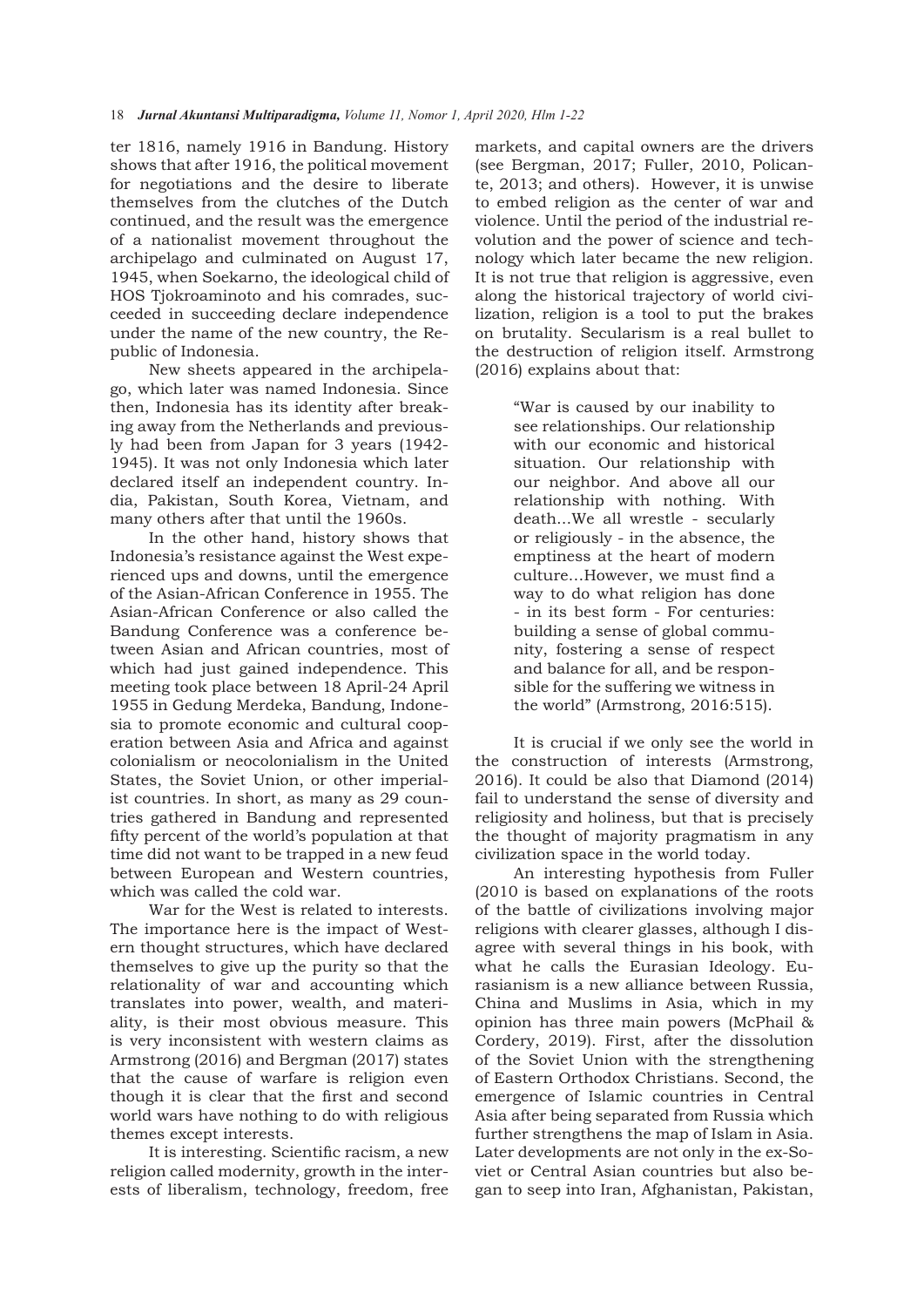and Turkey. Third, as well as the change in orientation of Chinese Communism in making Communism only a symbol of the country's politics, while its economic orientation is more open, the strengthening influence of Confucianism in society and the process of religious openness are more relaxed.

The phenomenon of Eurasianism arose because of the same tendency among the three main forces, namely the anti-colonial and anti-Western tendencies that were deeply embedded not only in the Middle East's historical geopolitics but spread throughout Asia as a result of colonialism and past exploitation by the West through colonialism. One of the binding ties with the West is relations between Russia, Turkey, and Iran (Policante, 2013). According to Fuller (2010):

> "Russia's close support and ties with Iran are important indicators of this engagement, as have Russia's deeper ties with Turkey over the past ten years. Politics from this situation is very familiar to Persians and Semites who have a long history since they defended the Middle East region against the invasion of Alexander the Great from Greece, or the invasions of the Roman Empire into the interior of Eurasia" (Fuller, 2010:131).

The increasingly massive agenda after the Cold War was carried out by the West, especially the United States, to do what Bergman (2017) insisted on building "credibility" and ensuring "stability" throughout the world. Indeed, actions and defense of the country's defense to attacks if necessary to countries that disagree with American interests is what then makes inflammation of countries like Russia, China, Asia, which can be called as the Eurasianist region or what China calls the New Silk Road (Policante, 2013). Not only the Eurasianists or the New Silk Road but also the South American region also seems to be moving against it. This is the most recent episode of civil war.

## **CONCLUSSION**

This article has shown that since the beginning of accounting and agriculture as the main products of civilization, where purity in the name of religion is very strong enters the subconscious to the cultural traditions of humans in any hemisphere. The

#### *Mulawarman, Accounting, Agriculture, and War...* 19

progressive and greedy nature of humans, through the progression of science and technology, causes the historical pendulum to move in a different direction. Man-made a forced separation of accounting and agriculture with holiness through the Industrial Revolution. Accounting becomes the recording and reporting for the greed of industrialization and the strength of the accumulation of profits and its capitalization on the money market. All in the name of economic growth and development. Agriculture, on the other hand, has fallen into corporate and Western projections to fulfill the desire for power over food on earth in a mercilessly co-opted atmosphere. War becomes the main tool of the desire of Western power to make farmers fall into the puddle of "cow" eternal for the corporation.

Our world today is indeed in a phase of transition, ahead of major changes, where the power of exchange of resources of each country and the behavior of cooperation like this does not only apply in the present, as it also happened centuries ago. The Silk Road has emerged in the past, which has now been transformed into Global Trade, treaties of countries all or part of the world depending on their interests, for example, the WTO, AFTA, and many others. The most recent transformation is The New Silk Roads, the Eurasianist agenda dealing with the Grand Pacific, where accounting and agriculture are important substances in the struggle for civilization. The problem is the Silk Road of the past, where accounting, agriculture, and holiness interact with the development of science and technology, while the history of the New Silk Road now neoliberalism becomes a space of necessity so that accounting and agriculture have been released from holiness, religion, and God.

I realize that this article can cause offense because it reveal "injustice" by western word. But the truth must be revealed. This article can be used as a basis for futher research, especially in critizing other accounting concept that are still dominated by capitalism.

## **REFERENCES**

Amernic, J. H., & Craig, R. J. (2010). Accounting as a Facilitator of Extreme Narcissism. *Journal of Business Ethics, 96*(1), 79-93. https://doi.org/10.1007/ s10551-010-0450-0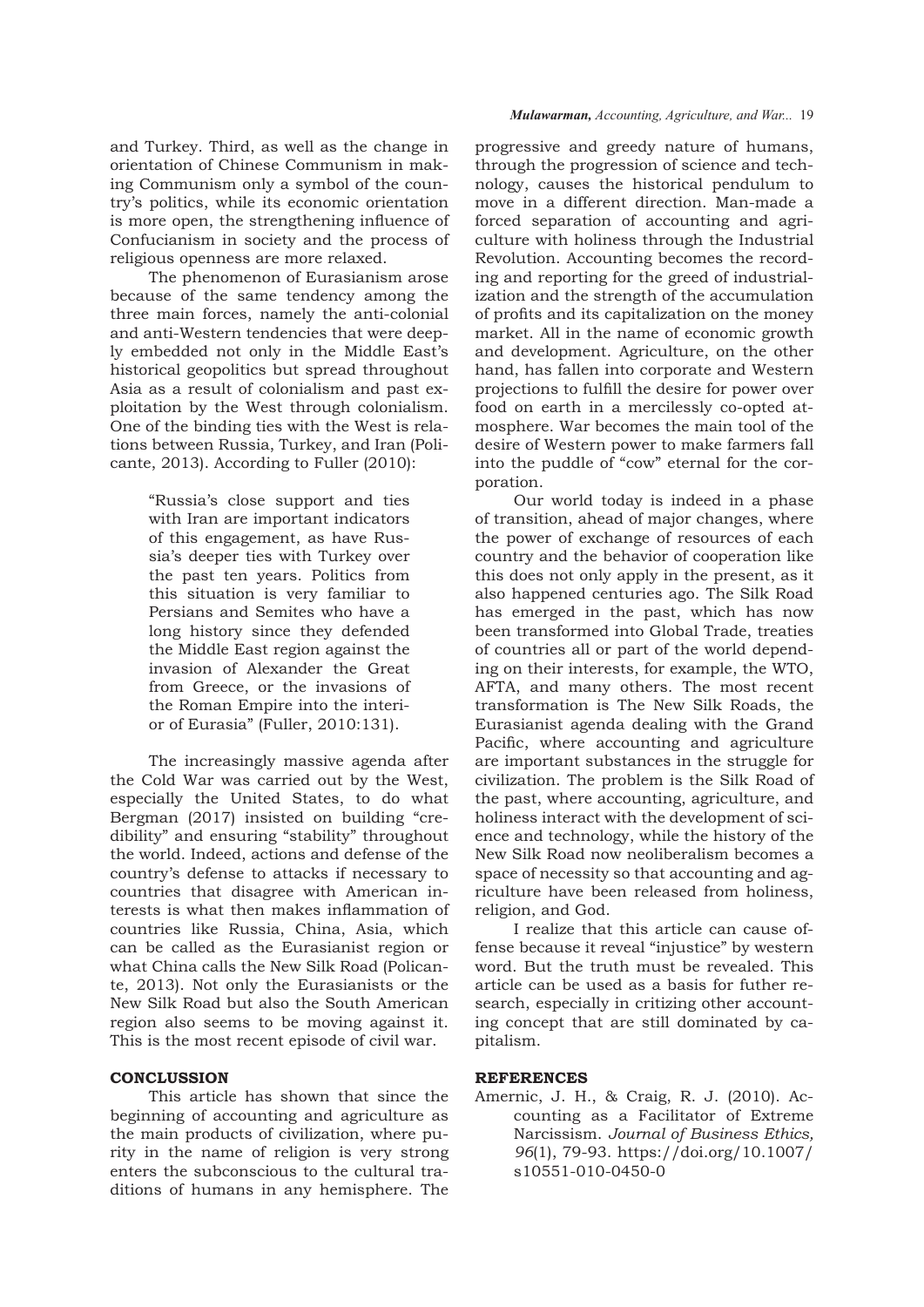- 20*Jurnal Akuntansi Multiparadigma, Volume 11, Nomor 1, April 2020, Hlm 1-22*
- Armstrong, K. 2016. *Fields of Blood: Religion and the History of Violence.* Knopf.
- Asal, V., Gill, P., Rethemeyer, R. K., & Horgan, J. (2015). Killing Range: Explaining Lethality Variance within a Terrorist Organization. *Journal of Conflict Resolution, 59*(3), 401–427. https://doi. org/10.1177/0022002713508927
- Bassnett, S., Frandsen, A., & Hoskin, K. (2018). The Unspeakable Truth of Accounting: On the Genesis and Consequences of the First "Non-Glottographic" Statement Form. *Accounting, Auditing and Accountability Journal, 31*(7), 2083-2107. https://doi.org/10.1108/AAAJ-08-2017-3099
- Basundoro, P., & Putra, L. R. D. (2019). Contesting Urban Space between the Dutch and the Sultanate of Yogyakarta in Nineteenth-Century Indonesia. *Canadian Journal of History, 54*(1-2), 46-83. https://doi.org/10.3138/cjh. ach.2018-0044
- Bergman, T. (2017). Prophet, Gadfly, Polemicist, Conscience of America? *Journalism Studies, 18*(11), 1453-1469. https://doi. org/10.1080/1461670X.2015.1133252
- Budiasih, I. (2015). Fenomena Akuntabilitas Perpajakan pada Jaman Bali Kuno: Suatu Studi Interpretif. *Jurnal Akuntansi Multiparadigma, 5*(3), 409-420. https://doi.org/10.18202/jamal.2014.12.5030
- Choudhury, M. A. (2010). An Epistemological Inquiry on the Definition of Law and Justice. *International Journal of Law and Management, 52*(5), 346-355. https:// doi.org/10.1108/17542431011075991
- Cox, L., & O'Connor, B. (2012). Australia, the US, and the Vietnam and Iraq Wars: 'Hound Dog, Not Lapdog'. *Australian Journal of Political Science, 47*(2), 173-187. https://doi.org/10.1080/103611 46.2012.677004
- Diamond, J. (2014). *Collapse: How Societies Choose to Fail or Succeed.* Viking Press.
- Dichev, I. D. (2017). On the Conceptual Foundations of Financial Reporting. *Accounting and Business Research, 47*(6), 617-632. https://doi.org/10.1080/000 14788.2017.1299620
- Ellinger, P. N., Ahrendsen, B. L., & Moss, C.B. (2012). Balance Sheet and Income Statement Issues in ARMS. *Agricultural*

*Finance Review, 72*(2), 247-253. https:// doi.org/10.1108/00021461211250474

- Fuller, G. E. (2010). *A World Without Islam.*  Little Brown and Company.
- Giraudeau, M. (2017). The Farm as an Accounting Laboratory: An Essay on the History of Accounting and Agriculture. *Accounting History Review, 27*(2), 201-215. https://doi.org/10.1080/215528 51.2017.1314014
- Harari, Y. N. (2016). *Homo Deus: A Brief History of Tomorrow.* Harvill Secker.
- Hossein-Zadeh, I. (2010). The Political Economy of US Wars of Choice: Are They Really Oil Wars? *Perspectives on Global Development and Technology, 8*(2-3), 295-314. https://doi. org/10.1163/156914909X423908
- Ihsan, H., Eliyanora, & Septriani, Y. (2016). Accountability Mechanisms for Awqaf Institutions: Lessons Learnt from the History. *Journal of King Abdulaziz University, Islamic Economics, 29*(1), 41-54. https://doi.org/10.4197/Islec.29-1.3
- Jack, L. (2015). Future Making in Farm Management Accounting: The Australian "Blue Book". *Accounting History, 20*(2), 158–182. https://doi. org/10.1177/1032373215579423
- Jacobs, S. (2011). Globalisation, Anti-Globalisation and the Jewish 'Question'. *European Review of History, 18*(1), 45-56. https://doi.org/10.1080/13507486.20 11.543581
- Kapeliushnikov, R. I. (2018). Weber's Hypnosis: Notes on "the Protestant Ethics and the Spirit of Capitalism" Part I. *Ekonomicheskaya Sotsiologiya, 19*(3), 25-49. https://doi.org/10.17323/1726-3247-2018-3-25-49
- Kuntowijoyo. (2016). *Petani, Priayi, dan Mitos Politik: Esai-Esai Sejarah.* Penerbit Mata Bangsa.
- Lehman, C. R., Hammond, T., & Agyemang, G. (2018). Accounting for Crime in the US: Race, Class and the Spectacle of Fear. *Critical Perspectives on Accounting, 56*, 63-75. https://doi.org/10.1016/j. cpa.2018.01.002
- Liberman, P., & Skitka, L. J. (2017). Revenge in US Public Support for War against Iraq. *Public Opinion Quarterly, 81*(3), 636-660. https://doi.org/10.1093/ poq/nfx005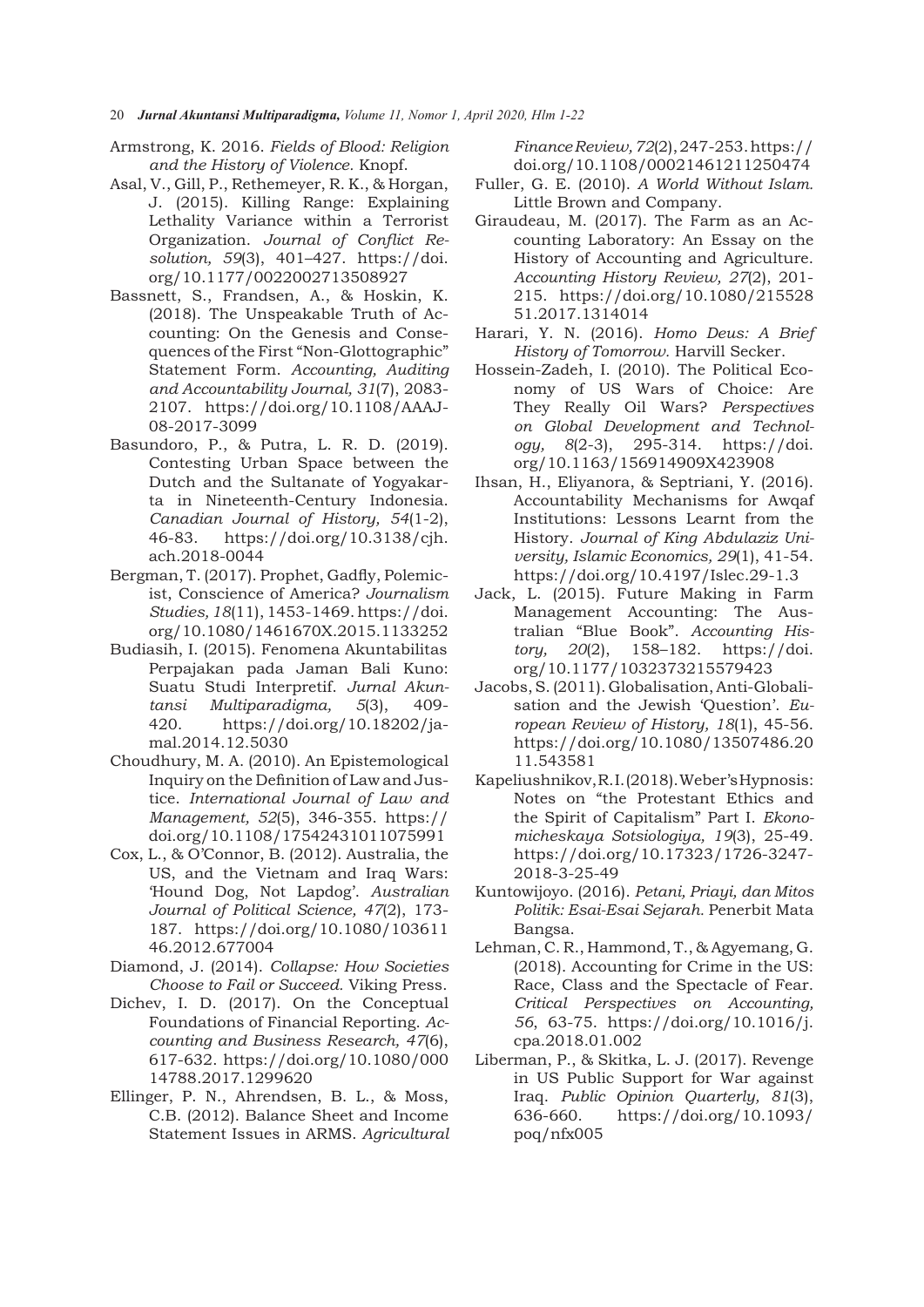- Liyanarachchi, G. A. (2015). Antecedents of Double-Entry Bookkeeping and Buddhist Temple Accounting. *Accounting History, 20*(1), 85-106. https://doi. org/10.1177/1032373214560154
- Lutfillah, N. (2014). Akuntansi dalam Penetapan Sĩma Masa Jawa Kuno. *Jurnal Akuntansi Multiparadigma, 5*(2), 262-272. https://doi.org/10.18202/jamal.2014.08.5018
- Macve, R. H. (2015). Fair Value vs Conservatism? Aspects of the History of Accounting, Auditing, Business and Finance from Ancient Mesopotamia to Modern China. *British Accounting Review, 47*(2), 124-141. https://doi.org/10.1016/j. bar.2014.01.001
- Mahomedy, A. C. (2013). Islamic Economics: Still in Search of an Identity. *International Journal of Social Economics, 40*(6), 556-578. https://doi. org/10.1108/03068291311321857
- McKinlay, A., & Mutch, A. (2015). 'Accountable Creatures': Scottish Presbyterianism, Accountability and Managerial Capitalism. *Business History, 57*(2), 241-256. https://doi.org/10.1080/000 76791.2014.956731
- McPhail, K., & Cordery, C. J. (2019). Theological Perspectives on Accounting: Worldviews Don't Change Overnight. *Accounting, Auditing and Accountability Journal, 32*(8), 2330-2352. https://doi. org/10.1108/AAAJ-03-2018-3415
- Mercille, J. (2010). The Radical Geopolitics of US Foreign Policy: The 2003 Iraq War. *GeoJournal, 75*(4), 327-337. https:// doi.org/10.1007/s10708-008-9253-6
- Mouck, T. (2004). Ancient Mesopotamian Accounting and Human Cognitive Evolution. *Accounting Historians Journal, 31*(2), 97–124. https://doi. org/10.2308/0148-4184.31.2.97
- Mulawarman, A. D. (2016). 2024 *Hijrah untuk Negeri: Kehancuran atau Kebangkitan(?) Indonesia dalam Ayunan Peradaban.* Yayasan Rumah Peneleh
- Mulawarman, A. D., & Kamayanti, A. (2018). Towards Islamic Accounting Anthropology: How Secular Anthropology Reshaped Accounting in Indonesia. *Journal of Islamic Accounting and Business Research, 9*(4), 629-647. https://doi. org/10.1108/JIABR-02-2015-0004
- Mulawarman, A. D. (2019). Tazkiyah: Metodologi Konstruksi Akuntansi Perta-

*Mulawarman, Accounting, Agriculture, and War...* 21

nian. *ASSETS Jurnal Akuntansi dan Pendidikan, 8*(2), 78-93. http://doi. org/10.25273/jap.v8i2.4656

- Müller, J. (2014). An Accounting Revolution? The Financialisation of Standard Setting. *Critical Perspectives on Accounting, 25*(7), 539-557. https://doi. org/10.1016/j.cpa.2013.08.006
- Ndemewah, S. R., Menges, K., & Hiebl, M. R. W. (2019). Management Accounting Research on Farms: What is Known and What Needs Knowing? *Journal of Accounting & Organizational Change, 15*(1), 58-86. https://doi.org/10.1108/ JAOC-05-2018-0044
- Palea, V. (2018). Financial Reporting for Sustainable Development: Critical Insights into IFRS Implementation in the European Union. *Accounting Forum, 42*(3), 248-260. https://doi.org/10.1016/j. accfor.2018.08.001
- Parshall, K. H. (2017). A Plurality of Algebras, 1200–1600: Algebraic Europe from Fibonacci to Clavius. BSHM Bulletin: *Journal of the British Society for the History of Mathematics, 32*(1), 2-16. https://doi.org/10.1080/17498430.20 16.1225340
- Pinto, O., & West, B. (2017). Accounting and the History of the Everyday Life of Captains, Sailors and Common Seamen in Eighteenth-Century Portuguese Slave Trading. *Accounting History, 22*(3), 320-347. https://doi. org/10.1177/1032373217703756
- Policante, A. (2013). The New Pirate Wars: The World Market as Imperial Formation. *Global Discourse, 3*(1), 52-71. https://doi.org/10.1080/23269995.20 13.804760
- Sangster, A. (2018). Pacioli's Lens: God, Humanism, Euclid, and the Rhetoric of Double Entry. *The Accounting Review, 93*(2), 299-314. https://doi. org/10.2308/accr-51850
- Sudardi, B., & Istadiyantha. (2019). The Prince of Diponegoro: The Knight of the Javanese War, His Profile of the Spirit and Struggle against the Invaders. International *Journal of Multicultural and Multireligious Understanding, 6*(5), 486-493. https://doi.org/10.18415/ijmmu. v6i5.1102
- Vinnari, E., & Laine, M. (2017). The Moral Mechanism of Counter Accounts: The Case of Industrial Animal Production.